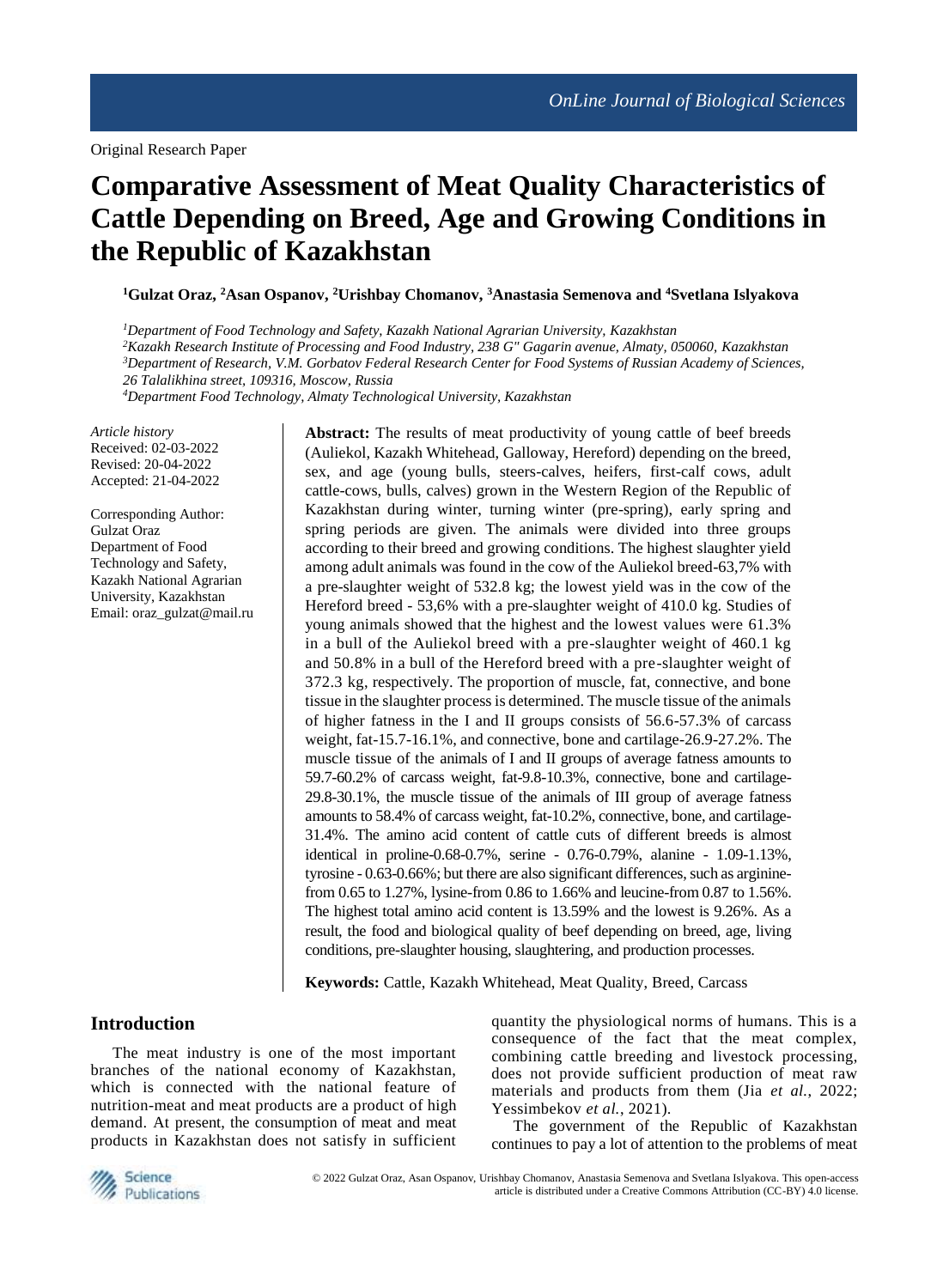industry development. Regulatory documents are being developed to support the industry and domestic producers. The State Program "Development of export potential of cattle meat of the Republic of Kazakhstan" is a part of the program of development of the agro-industrial complex. Studies on the technological chain of beef production are necessary for the development of meat exports (Nasambaev *et al.*, 2021; SPDACRK, 2017).

Cattle breeding is widely spread in many countries in Europe, Australia, the USA, and Canada. For example, in France, the specific weight of cattle of meat breeds is 55%, in the U.S. -92%. The potential market for imported beef in Russia is at least 600 thousand tons annually, Kazakhstan will be able to supply about 60 thousand tons of chilled cattle meat. Also domestic beef meat market will be about 500 thousand tons by 2020 (SPDACRK, 2017; Bowling *et al.*, 2008).

World practice shows that of the greatest interest to the consumer market is high-quality beef that meets the international and national standards of the countries exporting this type of meat. To assess the applicability of international standards, it was of scientific and practical interest to study the quality of beef obtained from breeds raised in the Republic of Kazakhstan following the UNECE international standard (Vaskin *et al.*, 2021; Zali, 2019).

Standards for meat in different countries are prepared based on many interrelated factors: Traceability of products, national tastes, and traditions, price policy, etc. Domestic and international experience reveals that standards for slaughtering livestock and post-slaughter products (beef and veal) should be interrelated to increase the interest of commodity producers.

The main economic tool for the development of international trade, increasing the competitiveness of food products, and expanding the list of market countries are harmonized international standards. The use of international quality standards provides broad opportunities for Kazakh enterprises to enter the international market (Kopteva *et al.*, 2020; Livestock and Poultry, 2021).

Harmonization of domestic standards with international standards, specification of product commodity qualities in standards in combination with the clauses of the Technical Regulations of the Customs Union 021/2011, which establish safety requirements, creates the basis for increasing the competitiveness of domestic products on the international market (RBMEEUMS, 2017; Bonny *et al.*, 2018).

The United Nations Economic Commission for Europe (UNECE) standards (international standards) most fully meet the requirements of international trade, which provide a unified principle of evaluation and sorting of carcasses, as well as a unified classification for the convenience of trade and are of great practical importance in the growing volume of the international meat trade. However, international standards, as in

general, do not consider all regional and breed characteristics of slaughtered animals.

In 2020, the Eurasian Economic Union (EEU) countries exported meat and edible meat by-products to foreign markets for nearly a billion dollars, which is 1.5 times more than a year ago. The distribution of "meat" export shares among the EEU countries: 78.2% For Russia, 18.6% for Belarus, and 3.1% for Kazakhstan. In money terms, Kazakhstan's contribution to meat exports from the EAEU is only about \$30 million (TMOEEUKSM, 2021).

The potential of Kazakhstan: The availability of pastures and croplands, water resources, and other factors will allow exporting meat and meat products in the long term with the development and implementation of an effective system of quality food production, based on the requirements of international standards.

The global cattle meat market is characterized by a relatively stable level of consumption, with an average annual growth rate of 0.4% over the period 2014-2020. China, Brazil, the USA, and the European Union remain the most capacious markets, but the growth of demand is provided mainly by China (Nassyrova *et al.*, 2020; Ibrayeva *et al.*, 2020).

China is a promising market for Kazakh beef. The export of meat to China from Kazakhstan began in 2019. To increase beef exports to China, it is necessary to introduce quality management systems in the meat processing enterprises of Kazakhstan (Enahoro *et al.*, 2021; Wang *et al.*, 2019). Kazakhstan is well-positioned to provide its population with high-quality meat and meat products and to increase its exports. For increasing the competitiveness of produced meat products the research directed on the improvement of quality and safety of production is required (Uzakov *et al.*, 2020).

Carcass yield is determined by age-related changes in the ratio between the weight of individual pieces of animal carcass. The study of the properties and quality of cattle carcasses during their rearing is of practical importance for meat cattle breeding in the Republic of Kazakhstan.

The purpose of this study is to study and compare the evaluation of meat quality indicators of cattle depending on the breed, age, and growing conditions in the Republic of Kazakhstan. These studies will help to develop the production of high-quality beef, including increasing the export potential of the country. Equally important is the problem of scientific substantiation of the optimal age and live weight of animals to be slaughtered, considering their breed characteristics, growing conditions, and the quality of meat.

# **Materials and Methods**

# *The Objects of the Study*

The objects of the study were: young cattle of beef breeds (Auliekol, Kazakh Whitehead, Galloway, Hereford) of different ages and sex (young bulls, steers-casters, heifers,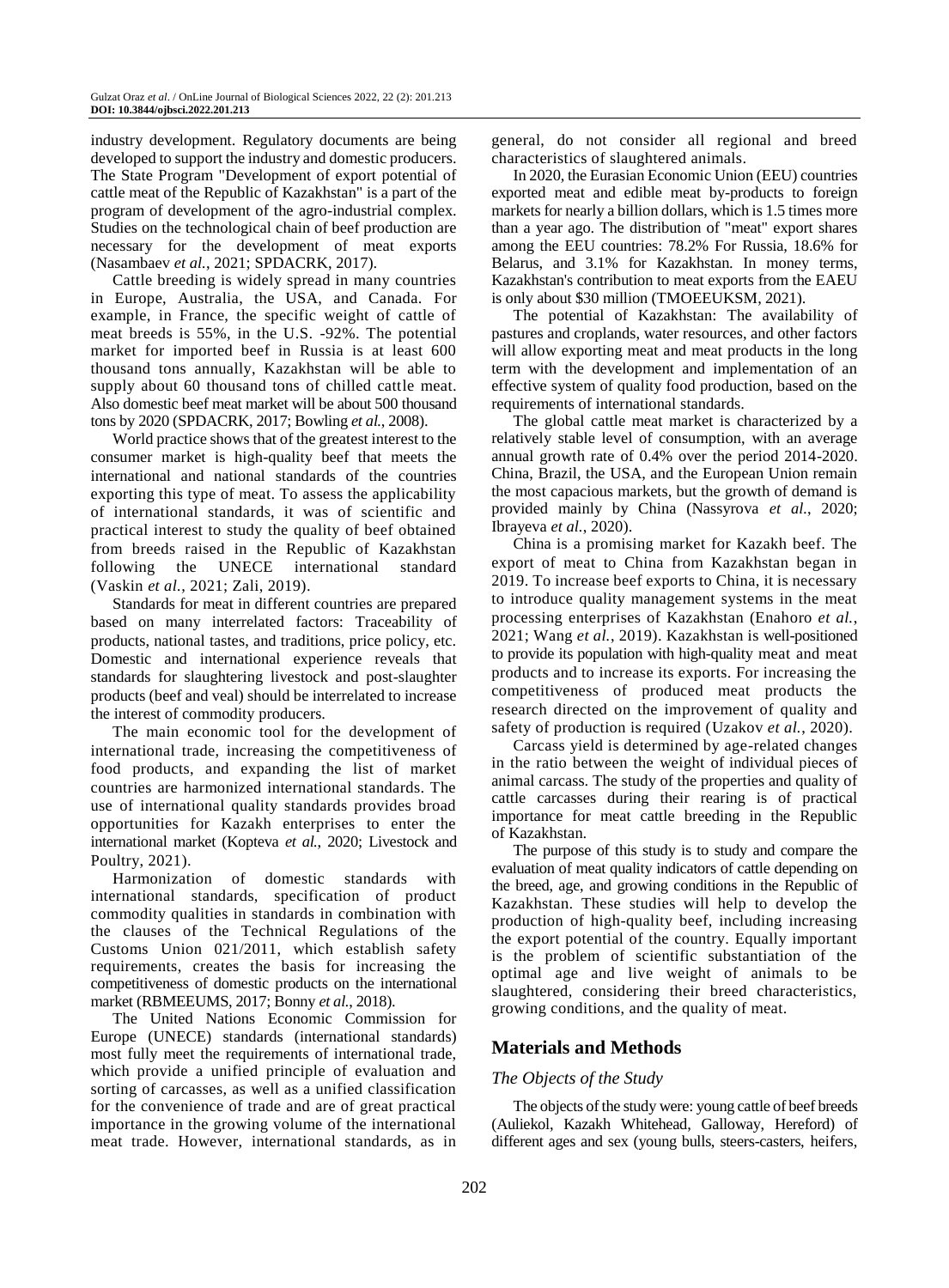first-calf cows, adult cattle-cows, bulls, calves) (Fig. 1); fresh and chilled carcasses; cuts; growing groups of 3 to 5 heads. The studies were conducted at a specialized industrial complex for the production of beef LLP "Baiserke-Agro".

At the first stage of the research, the animals were divided into groups of 25 animals according to age and breed, as follows.

"Group I" - group of stall growing, in farm conditions, for cows of local breed Kazakh white head.

"Group II" - a system of stall growing, in conditions of farms, for cows of local breed Auliekol (breed created by the three-breed crossing of Kazakh white-head, Charolais, Angus).

"Group III" - a group of stall growing, in the conditions of private farms, for cows of the local breed of Kazakh white head.

Regardless of the breeding system, cows were slaughtered in slaughterhouses using electro stunning, followed by processing according to traditional technology.

Slaughtering was carried out according to generally accepted technological schemes. After slaughtering and primary processing the fresh carcasses were cooled at the temperature of 0 ... +4 C.

Carcasses were cut according to the UNECE international standard "Beef - Carcasses and Cuts".

## *Meat Productivity of Cattle*

Meat productivity of cattle was determined following standard (GOST R 57784, 2017). The summary of the test method is to determine the live weight of animals at birth and at a different age, periods to assess their productivity in absolute terms and determine their index or rank in a peer group (in relative terms), as well as to determine their breeding value. The live weight of calves at birth is a good indicator of calving difficulties: Light calves are usually born easier, and heavier ones are more difficult. The weight of calves at birth is influenced by the gender of the calf (bulls are larger than heifers) and the age of the mother (in young cows calves are smaller, in cows aged 5-9 years-the largest, in cows older than 9 years, the weight of calves decreases). The live weight of calves at birth is determined by weighing no more than three days after birth.

Animal productivity indicators are determined by the relative value of each trait in % of its average value in the peer group, i.e., the index or rank of the animal in the peer group (Formula 1):

individual (own) adjusted live weight at birth, kg 100 *x Relative live weight of a calf at birth the average adjusted live weight at birth for the peer group* (1)

# *Determination of Moisture, Protein, and Fat*

Mass fraction of moisture was determined according to standard (GOST 9793, 2016). The method is based on drying the sample with sand at a temperature of  $(150\pm2)$ <sup>o</sup>C for 1 h. Place 8-10 g of purified sand, and a glass rod into a bottle (cup) and dry it for 30 min in an oven at a temperature of  $(150\pm2)$ °C. Then the bottle is closed with a lid, cooled in a desiccator to room temperature, and weighed. Weighing results are recorded to the third decimal place. 2-3 g of the prepared sample is placed in a weighed bottle, re-weighed, thoroughly mixed with sand with a glass rod, and dried in an oven in an open bottle at a temperature of  $(150\pm2)$ °C for 1 h. Then the bottle is closed with a lid, cooled in a desiccator to room temperature, and weighed.

Mass fraction of moisture  $X$ ,  $\%$ , is calculated by the Formula (2):

$$
X = \frac{m_1 - m_2}{m_1 - m} \cdot 100\tag{2}
$$

where:

- $m_l$  = The mass of the bottle with the sample, stick, and sand, g
- $m_2$  = Weight of the bottle with sample, stick, and sand after drying, g

 $m =$ The mass of the bottle with a stick and sand, g  $100 =$  Conversion factor to percent

Mass fraction of protein was determined according to standard (GOST 25011, 2017). The method is based on the mineralization of the organic substances of the sample, followed by the determination of nitrogen by the amount of ammonia formed.



**Fig. 1:** Cattle breed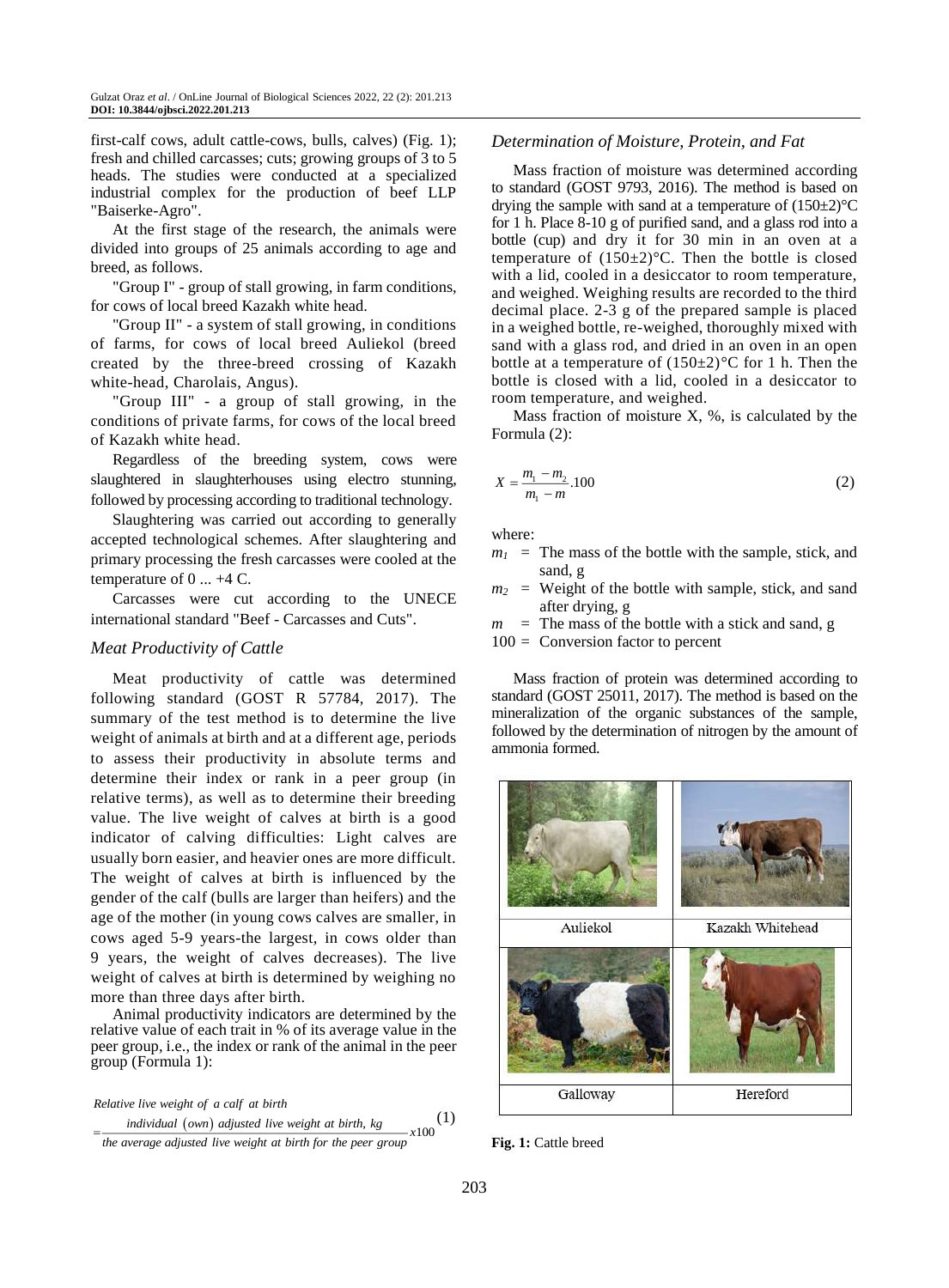The mass fraction of protein, %, is calculated by the Formula (3):

$$
X = \frac{0.0014 \cdot (V_1 - V_2) \cdot K \cdot 100}{m} = 6.25\tag{3}
$$

where:

- $0.0014$  = The amount of nitrogen equivalent to 1 cm 0.1 moL/dm of a hydrochloric acid solution or 0.05 moL/dm of the sulfuric acid solution, g
- $V_1$  = The volume of 0.1 moL/dm of a hydrochloric acid solution or the volume of 0.05 moL/dm spent on titration of the test sample, cm
- $V_2$  = The volume of 0.1 moL/dm of a hydrochloric acid solution or the volume of 0.05 moL/dm spent on titration of the control sample, cm
- $K =$ The coefficient of correction to the nominal concentration of the hydrochloric acid solution
- $100 =$ The conversion factor to a percentage
- $m =$ The mass of the sample, g
- $6.25$  = The conversion factor for protein

Mass fraction of fat was determined according to standard (GOST 23042, 2015). The method is based on repeated extraction of fat with a solvent from a dried analyzed sample in a Soxhlet extraction apparatus, followed by removal of the solvent and drying of the isolated fat to constant weight.

Mass fraction of fat  $X$ , %, is calculated by the formula (4):

$$
X = \frac{(m_2 - m_1) \cdot 100}{m}
$$
 (4)

where:

 $m_2$  = The mass of the extraction flask with fat, g  $m_1$  = The mass of the extraction flask, g 100 = Coefficient of conversion to percent

 $m =$  The mass of the analyzed sample, g

#### *Determination of pH*

The pH value was measured using a portable pH meter directly in the muscle tissue according to standard GOST R 51478-99 (1999). The electrodes are inserted into the sample and the pH meter temperature controller is set to the sample temperature. In the absence of a temperature controller, the sample temperature should be  $(20\pm2)$ °C. pH measurements are carried out depending on the design of the pH meter. After the readings of the device take a steady value, the pH value is counted directly from the scale of the device with an accuracy of  $\pm 0.05$  pH units. Three single measurements are carried out on one test sample. The essence of the method is the measurement of the electrical potential difference between a glass electrode and a reference electrode placed in a sample of meat or meat products.

#### *Determination of Amino Acid Composition*

The amino acid composition was determined according to standard (GOST 34132, 2017). The method is based on the acid hydrolysis of a protein until it is completely decomposed into its constituent amino acids, followed by chromatographic determination of the mixture on an automatic liquid amino acid analyzer to identify the composition and determine the mass fraction of individual amino acids.

Quantitative determination is carried out by the peak area of the identified compounds relative to the calibration dependence obtained by chromatography of amino acid calibration solutions under similar conditions.

Following the operating instructions for the amino acid analyzer, it is turned on, if necessary, setting the pressure of the inert gas on the inlet pressure gauge of the chromatograph to 5 MPa. Following the characteristics of the chromatograph, a programmable analysis method is set.

Following the data obtained from the analysis of the calibration solutions, a table of peaks is created using the software. Calculations of amino acid content and peak area are performed by the data processing system in automatic mode.

The mass fraction of individual amino acid  $X$ , mg/kg, is calculated by the Formula (5):

$$
X = \frac{C_{CT} \cdot S_X \cdot V_p}{S_{CT} \cdot m} \tag{5}
$$

where:

- $C_{CT}$  = The mass concentration of an individual amino acid in the calibration solution, mcg/cm
- $S_X$  = The peak area of the individual amino acid in the analyzed sample, cont. units
- $V_P$  = The volume of the solution for dissolving the analyte after sample preparation, cm<sup>3</sup>
- $S_{CT}$  = The peak area of the individual amino acid in the calibration solution, cont. units

 $m =$ The mass of the sample, g

# *Determination of the Water-Binding Capacity of Meat*

The method is based on the separation of the test sample with its light pressing, sorption of the released water with filter paper, and determination of the amount of separated moisture by the size of the spot area left by it on the filtered paper (Okuskhanova *et al.*, 2017). The weight of minced meat (0.3 g) is weighed on torsion scales on a polyethylene mug with a diameter of 15-20 mm (the diameter of the mug should be equal to the diameter of the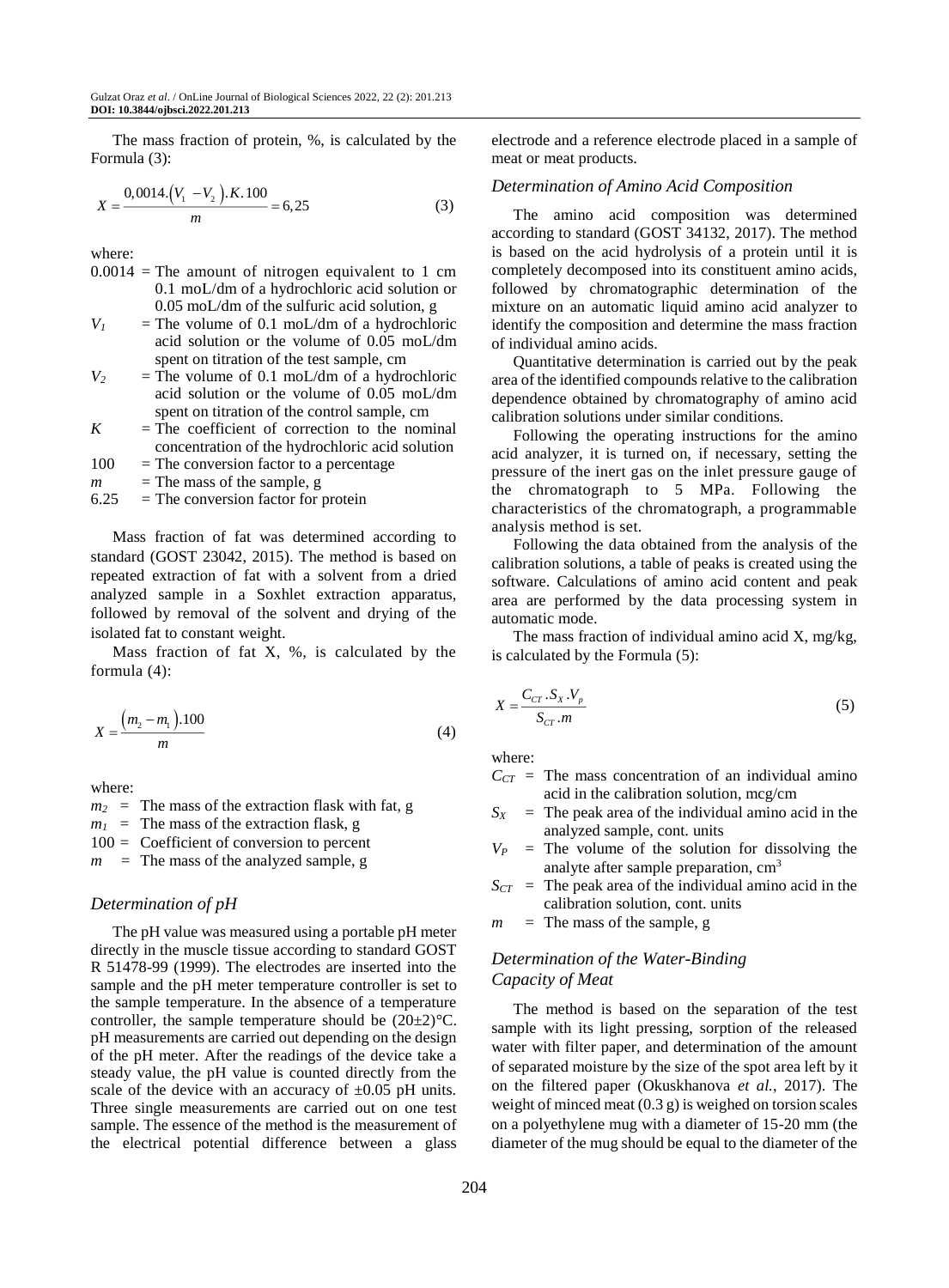cup of the scales). After that, it is transferred to an ashless filter placed on a glass or plexiglass plate. From above, the suspension is covered with the same plate, and a load weighing 1 kg is placed on it and maintained for 10 min. After that, the filter with the attachment is released from the load and the upper plate. The content of bound moisture is calculated by the formulas (6, 7):

$$
X_1 = (A - 8.4B)^* 100 / m_0,
$$
\n(6)

$$
X_2 = (A - 8.4B)^* 100 / A,\tag{7}
$$

where:

 $X_1$  = The bound moisture content, % of meat  $X_2$  = Bound moisture content, % of total moisture  $B =$ The area of the wet spot, cm<sup>2</sup>  $m_0$  = The weight of the meat sample, mg  $A =$ The total moisture content in the suspension, mg

### *Statistics*

In total, 26 samples from each group of meat were sampled for the analysis. All measurements were performed in triplicate and all results have been expressed as mean ± standard errors. Statistical processing of the data was performed using Windows Microsoft Office 2010 software, software package Statistical 7.0. Differences were considered to be statistically significant at p≤0.05. Data are presented as mean values  $\pm$  Standard Deviation (SD).

# **Results**

Based on the experimental data obtained, we analyzed the quality characteristics of meat from animals of different breeding groups and ages, from the position of sustainability of production. The control slaughter showed that the animals of II breeding group had obvious advantages compared to I and III group counterparts (Table 1).

It was found that the pre-slaughter live weight of cows of groups I and II are different, and the carcass weights of beef of groups I and II are also unequal. But as we can see, the weights of chilled carcasses differed significantly. The carcasses of cows of group I were less by an average of 5 kg in weight than the carcasses of cows of group II. The highest indicator of slaughter yield was in animals of group II - 58.57%, while in group I - 53.73%.

The data in Table 1 show that there are significant differences in carcass yield depending on the fatness and weight conditions. Thus, the carcass yield of Kazakh white-headed steers of medium fatness was 47.51%, Auliekol breed-53.33%, Kazakh white-headed steers bred on private farms-46.8%.

The muscle tissue of the animals with higher fatness in the I and II groups consists of 56.6-57.3% of carcass weight, fat-15.7-16.1%, and connective, bone, and cartilage-26.9-27.2%. The muscle tissue of the animals of I and II groups of average fatness amounts to 59.7-60.2% of carcass weight, fat-9.8-10.3%, connective, bone and cartilage-29.8-30.1%, the muscle tissue of the animals of III group of average fatness amounts to 58.4% of carcass weight, fat-10.2%, connective, bone, and cartilage-31.4%. Thus, the ratio of tissues in the carcass of cattle depends on the breed, the fatness of the animal, and the system of growing (Table 2, 3).

The analysis of the physicochemical composition of the muscle tissue showed (Table 4) that the beef from the animals of the third group had significantly higher moisture content:  $73.1 \pm 0.9\%$ , while in the first group the same indicator was 71.64%. The highest fat content was observed in the meat from the first group of animalshigher by 35.0% than in the meat from the animals of the third breeding group.

The main ratios of amino acids are presented in Table 5. The result of studying the total amount of essential amino acids (lysine, tyrosine, phenylalanine, histidine, leucine + isoleucine, methionine, valine, threonine) in cattle cuts of different breeding groups showed that the quantity of essential amino acids is high in animals raised in farms. By the number of substitutable amino acids (arginine, proline, serine, alanine, glycine) in 12 cuts of cattle of Kazakh whitehead breed of I and III rearing groups, the  $1<sup>st</sup>$  rearing group differs favorably (Table 6).

To study meat productivity of young cattle of meat breeds (Auliekol, Kazakh Whitehead, Galloway, Hereford) depending on the breed, sex, and age (young bulls, steers-calves, heifers, first-calf cows, cattle cows, bulls, calves) studies were conducted on cutting and deboning of cattle half-carcasses in the Western Region of the Republic of Kazakhstan in the period of winter (January-February), turning winter (pre-spring), early spring and spring periods (Table 7-10). After cutting and deboning of cattle during winter it was established that the highest slaughter yield among adult animals: The Kazakh white-headed bull breed - 61.4% with a pre-slaughter weight of 478.6 kg; the lowest yield-the Hereford cow breed 56.9% with a preslaughter weight of 446.8 kg. In the same studies for young animals, the highest and the lowest values are 58.9% for a castrated bull with a pre-slaughter weight of 475.5 kg and 52.4% for a bull of the Auliekol breed with the pre-slaughter weight of 411.9 kg, respectively.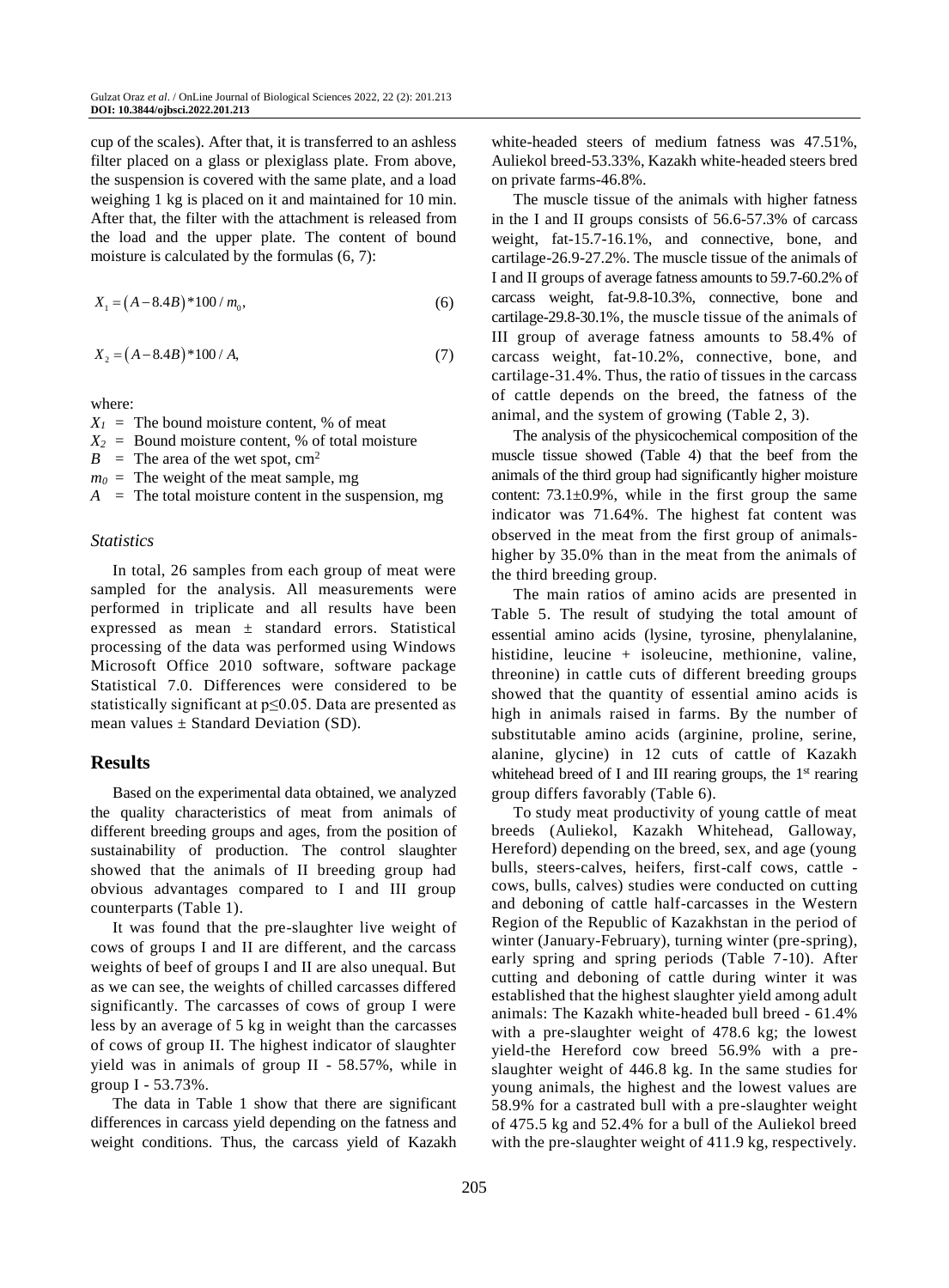During cutting and deboning of cattle in the period of a turning winter (pre-spring) it was established that the highest slaughter yield among adults was in a cow of the Auliekol breed - 59,2% with the pre-slaughter weight of 480,2 kg; and the lowest slaughter yield was in a bull of the Hereford breed - 56,5%, with the pre-slaughter weight of 521,4 kg. Also, according to young animals: The highest and lowest slaughter yield values were 59.3% for the Galloway breed castrate bull with a pre-slaughter weight of 428.8 kg and 50.8% for the Hereford breed bull with a pre-slaughter weight of 372.3 kg, respectively.

After finishing cutting and deboning of cattle in the Western region of the Republic of Kazakhstan in early spring it was established that the highest slaughter yield among the adult animals was in a bull of Hereford breed - 59,0% with the preslaughter weight of 442,2 kg; the lowest yield was in a cow of Hereford breed - 53,6% with the preslaughter weight of 410,0 kg. For the same studies of young cattle: The highest and lowest values are 60.2% for the Hereford breed steer with a pre-slaughter weight of 431.8 kg and 54.0% for the calf of the same breed with a pre-slaughter weight of 291.1 kg, respectively.

After completion of the processes of cutting and deboning of cattle in the spring period, it was established that the highest slaughter yield among the adult animals: The cow of the Auliekol breed-63,7% with a pre-slaughter weight of 532,8 kg; and the lowest yield-the cow of the Galloway breed 55,9% with the pre-slaughter weight of 471,0 kg. In similar studies of young animals, the highest and the lowest values were 61.3% in a bull of the Auliekol breed with a preslaughter weight of 460.1 kg and 51.9% in the first heifer of the Hereford breed with the pre-slaughter weight of 411.0 kg respectively.

We studied essential (arginine, praline, serine, alanine, glycine) and non-essential (lysine, tyrosine, phenylalanine, histidine, leucine + isoleucine, methionine, valine, threonine) amino acids in cuts of young cattle of Auliekol, Galloway and Hereford housedfarming breeds (Table 11, 12). The amino acid composition of the main 14 cuts of two different breeds of stall-fed cattle - Auliekol and Galloway. The quantity of non-essential amino acids (arginine, proline, serine, alanine, glycine) is higher in 10 cuts of meat of Auliekol breed: Neck cut-8.542%, rib-12.24%, shank-7.562%, brisket - 10.312%, inside round-13.191%, flat rib-7.377%, chuck rib-6.02%, blade meat-7.812%, sirloin-6, 265%, hind shank-5.633% and in 4 cuts of meat of Galloway breed: Flank-13.421%, eye of round-10.334%, thick flank - 8.41%, outside around-8.01%.

The study of the total amount of essential amino acids (lysine, tyrosine, phenylalanine, histidine, leucine + isoleucine, methionine, valine, threonine) in cattle cuts of two breeds showed that the highest amounts of essential amino acids were in 9 cuts of Auliekol breed (neck cut-7.614, rib-7.991, flank-14.716%, the eye of round-10.219%, inside round-10.32%, outside round-7.51%; chuck rib- 4.83%, sirloin-5, 32%; hind shank-4.883%) and 5 cuts of Galloway breed (shank-6.84%, brisket-9.602%, thick flank-6.82%, flat rib-7.15%, blade meat-7.13%).

The essential (arginine, praline, serine, alanine, glycine) and non-essential (lysine, tyrosine, phenylalanine, histidine, leucine + isoleucine, methionine, valine, threonine) amino acids in cuts of young cattle of Hereford breed were studied.

The study of non-essential amino acids in 14 cuts of stall-fed Hereford cattle breeds found that the following cuts favorably differ in the amount of the above amino acids: Eye of round-10.012±0.45%, brisket-10.07±0.46%, rib - 11.72±0.49%, flank - 11.977±0.51%, inside round - 12.015±0.52%.

The results of determining the total amount of essential amino acids (lysine, tyrosine, phenylalanine, histidine, leucine + isoleucine, methionine, valine, threonine) in cattle cuts of different breeds revealed, that the number of essential amino acids the highest values in 3 cuts (inside round -  $10.05 \pm 0.46$ %, eye of round - 10.345±0.48%, flank - 13.82±0.54%.

**Table 1:** Main indicators of the slaughter of Kazakh white-headed and Auliekol breeds of castrated steers

|                            | Body condition of the animal                                                 |                 |       |                                         |                                    |       |                                            |  |  |
|----------------------------|------------------------------------------------------------------------------|-----------------|-------|-----------------------------------------|------------------------------------|-------|--------------------------------------------|--|--|
| Indicator                  | I Group<br>Well<br>Medium<br>P<br>Nourished<br>nourished<br>cattle<br>cattle |                 |       | II Group<br>Well<br>nourished<br>cattle | P<br>Medium<br>nourished<br>cattle |       | III Group<br>Medium<br>nourished<br>cattle |  |  |
| Weight, kg:                |                                                                              |                 |       |                                         |                                    |       |                                            |  |  |
| - in housing               | $480.2 \pm 8.30$                                                             | $412.4 \pm 7.6$ | 0.001 | $472.0 \pm 9.20$                        | $359.5 \pm 7.4$                    | 0.001 | $452.3 \pm 8.10$                           |  |  |
| - after transportation     | $474.0 \pm 10.1$                                                             | $407.0 \pm 6.0$ | 0.001 | $467.0 \pm 8.40$                        | $352.0 \pm 7.9$                    | 0.001 | $446.5 \pm 7.60$                           |  |  |
| - preslaughter             | $469.0 \pm 7.00$                                                             | $402.0 \pm 7.8$ | 0.002 | $441.0 \pm 11.9$                        | $329.1 \pm 9.8$                    | 0.001 | $440.4 \pm 6.60$                           |  |  |
| Hot carcass weight, kg     | $233.0 \pm 4.40$                                                             | $191.0 + 4.5$   | 0.001 | $246.0 \pm 5.80$                        | $175.0 \pm 3.7$                    | 0.001 | $206,1\pm4,10$                             |  |  |
| Carcass yield, %           | $49.68 \pm 0.00$                                                             | $47.51 \pm 00$  |       | $55.78 \pm 0.00$                        | $53,33\pm0.0$                      |       | $46.8 \pm 0.00$                            |  |  |
| Weight of internal fat, kg | $19.0 \pm 0.30$                                                              | $9.7 \pm 0.3$   | 0.001 | $12.3 \pm 0.20$                         | $6,8{\pm}0,1$                      | 0.001 | $6,4{\pm}0,10$                             |  |  |
| Internal fat yield, %      | $4.05 \pm 0.00$                                                              | $2,41\pm0.0$    |       | $2.79 \pm 0.00$                         | $2.07 \pm 0.0$                     |       | $3,6{\pm}0,00$                             |  |  |
| Slaughter weight, kg       | $252.0 \pm 4.30$                                                             | $200.7 \pm 4.5$ | 0.001 | $258.3 \pm 5.00$                        | $182.3 \pm 4.5$                    | 0.001 | $212.5 \pm 4.40$                           |  |  |
| Slaughter yield, %         | $53,73 \pm 0,00$                                                             | $49,92 \pm 0.0$ |       | $58.57 \pm 0.00$                        | $55.40 \pm 0.0$                    |       | $48,2{\pm}0,00$                            |  |  |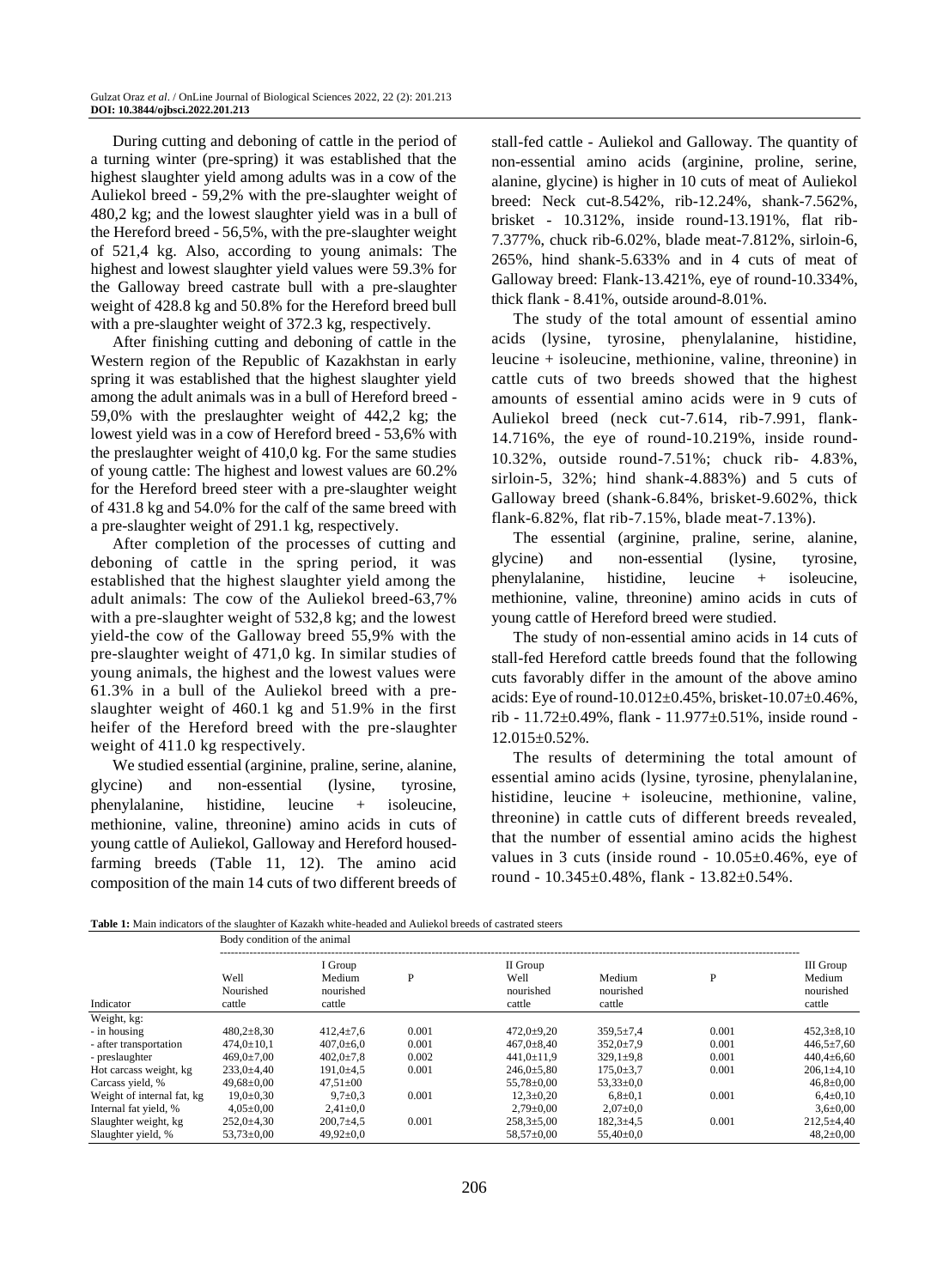|                           | Body condition of the animal<br>Н |                               |       |                             |                               |       |                               |
|---------------------------|-----------------------------------|-------------------------------|-------|-----------------------------|-------------------------------|-------|-------------------------------|
| Content of tissue, kg     | Well-nourished<br>cattle          | Medium<br>nourished<br>cattle | P     | Well<br>nourished<br>cattle | Medium<br>nourished<br>cattle | P     | Medium<br>nourished<br>cattle |
| Muscle tissue             | $131.9 \pm 4.20$                  | $114.0 \pm 2.3$               | 0.010 | $141.0 \pm 4.2$             | $105.9 \pm 2.20$              | 0.001 | $112.1 \pm 2.21$              |
| Fat tissue                | $37.5 \pm 0.74$                   | $20.1 \pm 0.4$                | 0.001 | $41.3 \pm 0.8$              | $19.6 \pm 0.41$               | 0.001 | $21,0\pm0.42$                 |
| Connective tissue         | $26,8 \pm 0.53$                   | $23.5 \pm 0.7$                | 0.001 | $26.6 \pm 0.5$              | $20.5 \pm 0.44$               | 0.001 | $36.3 \pm 0.71$               |
| Bone and cartilage tissue | $36.8 \pm 1.10$                   | $33.4 \pm 1.0$                | 0.010 | $37.1 \pm 1.1$              | $29.1 \pm 0.52$               | 0.001 | $36.7 \pm 0.58$               |

#### **Table 2:** Content of tissue types in Kazakh white-headed and Auliekol beef carcasses

# **Table 3:** Percentage content of tissue types in the carcasses of Kazakh white-headed and Auliekol breeds of beef

| Group        | Body condition of the animal | Muscle tissue | Fat tissue | Connective tissue | Bone and cartilage tissue |
|--------------|------------------------------|---------------|------------|-------------------|---------------------------|
|              | Well-nourished cattle        | 56,6.00       | 16.1.000   | 11.5.00           | 15,8.00                   |
|              | Medium nourished cattle      | 59.7.00       | 10.5.000   | 12,3.00           | 17,5.00                   |
|              | P                            | 0.05          | 0.001      | 0.05              | 0.01                      |
| $\mathbf{I}$ | Well-nourished cattle        | 57,3.00       | 16.8.000   | 10.8.00           | 15,1.00                   |
|              | Medium nourished cattle      | 60.5.00       | 11.2.000   | 11.7.00           | 16,6.00                   |
|              | P                            | 0.05          | 0.001      | 0.02              | 0.01                      |
| Ш            | Medium nourished cattle      | 54.4.00       | 10.2.000   | 17,6,00           | 17.8.00                   |

Content of tissue, % to carcass weight

# **Table 4:** Physical and chemical characteristics of muscle tissue of beef carcasses

|                                      | Group                   |                  |         |  |  |  |  |
|--------------------------------------|-------------------------|------------------|---------|--|--|--|--|
| Indicator                            |                         | Ш                | P       |  |  |  |  |
|                                      | pH (after slaughtering) |                  |         |  |  |  |  |
| Shoulder cut                         | $6,02\pm0,26$           | $6,31\pm0.22$    | n/s     |  |  |  |  |
| m. longissimus dorsi                 | $5.97 \pm 0.31$         | $6,28\pm0.22$    | < 0.05  |  |  |  |  |
| $pH$ (after 24 h)                    |                         |                  |         |  |  |  |  |
| Shoulder cut                         | $6.01 \pm 0.28$         | $6,23\pm0.35$    | n/s     |  |  |  |  |
| m. longissimus dorsi                 | $5.58 \pm 0.29$         | $6,18\pm0.45$    | < 0.02  |  |  |  |  |
| <b>Quality indicators</b>            |                         |                  |         |  |  |  |  |
| Mass fraction of moisture, %         | $73.1 \pm 0.90$         | $71,64 \pm 0.47$ | n/s     |  |  |  |  |
| Mass fraction of protein, %          | $19.5 \pm 0.68$         | $22.6 \pm 0.80$  | < 0.002 |  |  |  |  |
| Mass fraction of fat, %              | $6,37\pm1,19$           | $4,14\pm0.77$    | < 0.001 |  |  |  |  |
| Water holding capacity, %            | $56,1\pm0.19$           | $54,16\pm0.31$   | n/s     |  |  |  |  |
| Digestibility, mg tyrosine/g protein | $16,5 \pm 0,46$         | $19,22 \pm 0.57$ | < 0.002 |  |  |  |  |

| Table 5: | Content of essential amino acids (lysine, tyrosine, phenylalanine, histidine, leucine + isoleucine, methionine, valine, threonine) in beef cuts |  |
|----------|-------------------------------------------------------------------------------------------------------------------------------------------------|--|
|          | of Kazakh whitehead breed, $\frac{6}{100}$ g of protein                                                                                         |  |

|                   | Sum of amino acids |                  |         |
|-------------------|--------------------|------------------|---------|
| Name of cuts      |                    | Ш                | P       |
| Neck cut          | $7,614\pm0.15$     | $7,578 \pm 0.21$ | n/s     |
| Rib               | $7.13 \pm 0.18$    | $6.98 \pm 0.12$  | n/s     |
| Shank             | $7,991 \pm 0.21$   | $7,732 \pm 0.14$ | n/s     |
| <b>Brisket</b>    | $14.712 \pm 0.36$  | $14,205\pm0.28$  | n/s     |
| Inside round      | $10.214 \pm 0.32$  | $9.905 \pm 0.21$ | n/s     |
| Eye of round      | $10,325 \pm 0.36$  | $10.051 \pm 0.2$ | n/s     |
| Outside round     | $7.51 \pm 0.20$    | $7.23 \pm 0.14$  | n/s     |
| Flat rib          | $6,82{\pm}0,11$    | $6,36\pm0.12$    | < 0.05  |
| Chuck rib         | $4,83\pm0,12$      | $4,48 \pm 0.09$  | < 0.05  |
| <b>Blade</b> meat | $7,15\pm0.18$      | $7.05 \pm 0.14$  | n/s     |
| Flank             | $5,32\pm0,14$      | $5,10\pm0.15$    | n/s     |
| Hind shank        | $4.883 \pm 0.08$   | $7,523\pm0.15$   | < 0.001 |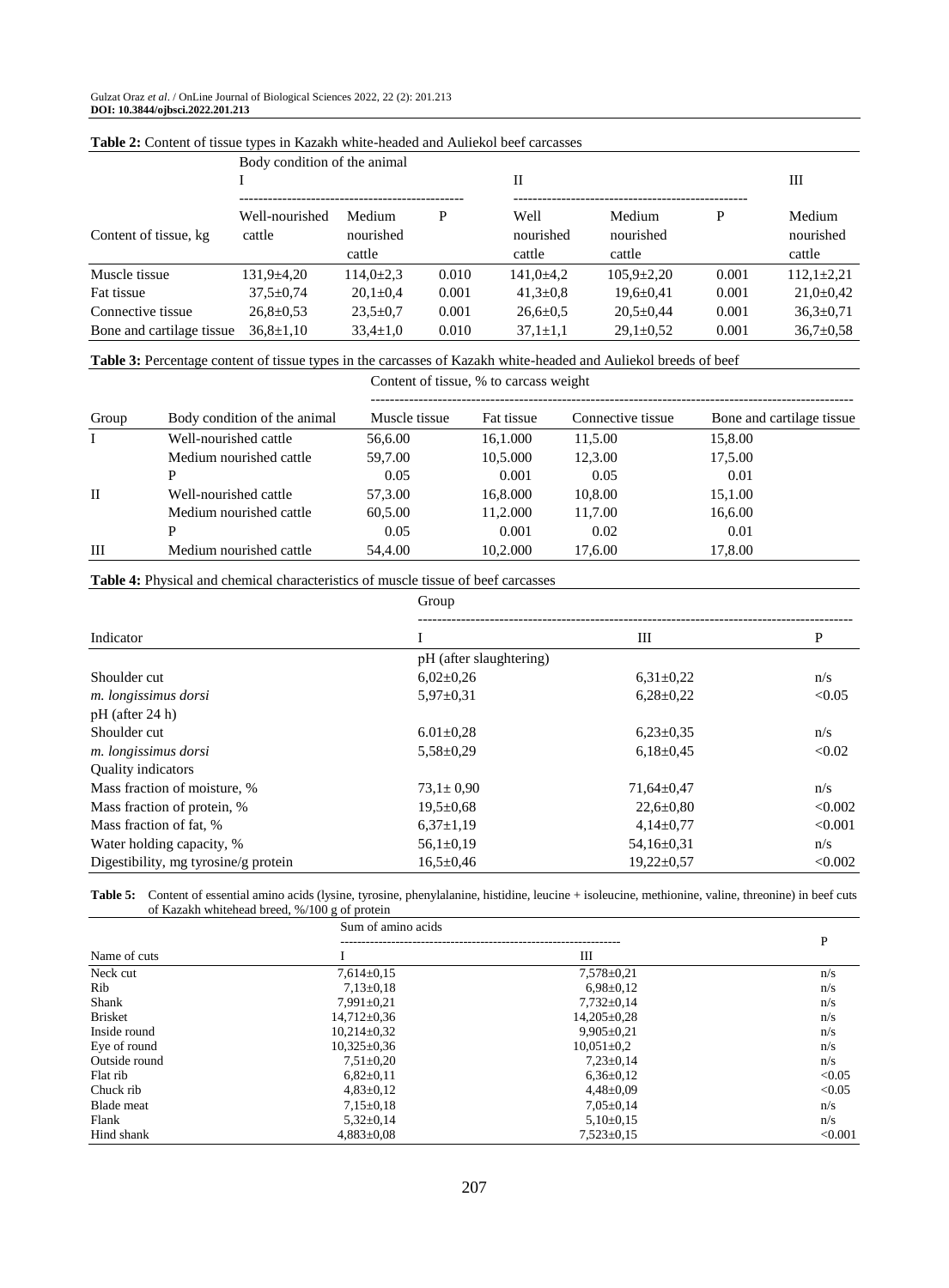| Gulzat Oraz et al. / OnLine Journal of Biological Sciences 2022, 22 (2): 201.213 |  |  |
|----------------------------------------------------------------------------------|--|--|
| DOI: 10.3844/ojbsci.2022.201.213                                                 |  |  |

| <b>Table 6:</b> Content of non-essential amino acids (arginine, proline, serine, alanine, glycine) in beef cuts of Kazakh whitehead breed, % |                   |                    |     |  |  |  |  |
|----------------------------------------------------------------------------------------------------------------------------------------------|-------------------|--------------------|-----|--|--|--|--|
| Cut                                                                                                                                          |                   | Ш                  |     |  |  |  |  |
| Neck cut                                                                                                                                     | $8,542 \pm 1,60$  | $8,330\pm0.21$     | n/s |  |  |  |  |
| <b>Rib</b>                                                                                                                                   | $12.24 \pm 0.25$  | $11,98 \pm 0.28$   | n/s |  |  |  |  |
| Shank                                                                                                                                        | $7,562 \pm 0.16$  | $7,451\pm0.17$     | n/s |  |  |  |  |
| <b>Brisket</b>                                                                                                                               | $10.312 \pm 0.22$ | $10.023 \pm 0.28$  | n/s |  |  |  |  |
| Inside round                                                                                                                                 | $13.191 \pm 0.31$ | $12.988 \pm 0.036$ | n/s |  |  |  |  |
| Eye of round                                                                                                                                 | $10.334 \pm 0.26$ | $10.185 \pm 0.25$  | n/s |  |  |  |  |
| Outside round                                                                                                                                | $8.01 \pm 0.17$   | $7.86 \pm 0.23$    | n/s |  |  |  |  |
| Flat rib                                                                                                                                     | $7,377\pm0,14$    | $7,053\pm0,18$     | n/s |  |  |  |  |
| Chuck rib                                                                                                                                    | $6,02\pm0,12$     | $5,96 \pm 0.12$    | n/s |  |  |  |  |
| Blade meat                                                                                                                                   | $7.812 \pm 0.16$  | $7.68 \pm 0.25$    | n/s |  |  |  |  |
| Flank                                                                                                                                        | 13,421±0,28       | $13,256 \pm 0.32$  | n/s |  |  |  |  |
| Hind shank                                                                                                                                   | $5,633\pm0,11$    | $5,593 \pm 0,14$   | n/s |  |  |  |  |

**Table 7:** Indicators of meat productivity of cattle in the western region of Kazakhstan during the wintertime

|                  |                     | Weight, kg |       |              |         | Feed<br>consumption<br>per 1 kg of | Caloric value<br>of meat per<br>kg, kJ |                        |      |
|------------------|---------------------|------------|-------|--------------|---------|------------------------------------|----------------------------------------|------------------------|------|
| Cattle breed     | <b>Sex</b>          | Age, month | Live  | Preslaughter | Carcass | <b>Internal Fat</b>                | Carcass<br>vield, %                    | growth, feed<br>units. |      |
| Auliekol         | Bull calf           | 18         | 424,0 | 411,9        | 205,2   | 10,9                               | 52,4                                   | 8,0                    | 6900 |
|                  | Castrated bull calf | 18         | 422,0 | 416,9        | 222,6   | 5,65                               | 54,9                                   | 8,0                    | 6822 |
|                  | Heifer              | 18         | 411,0 | 406,4        | 217,0   | 5,45                               | 54,8                                   | 8,6                    | 6814 |
|                  | First-calf heifer   | 24         | 417,0 | 409,2        | 223,8   | 5,43                               | 56,3                                   | 9,2                    | 6800 |
|                  | Cow                 | 40         | 455,2 | 443,7        | 248,0   | 15,1                               | 59.3                                   | 11,0                   | 8874 |
|                  | <b>Bull</b>         | 40         | 493,7 | 480,0        | 260,0   | 17,8                               | 57,9                                   | 10,5                   | 9001 |
|                  | Veal calf           | 2,5        | 80,4  | 78,0         | 36,8    | 1,0                                | 48,5                                   |                        |      |
|                  | Calf                | 11         | 319,1 | 301,9        | 154,4   | 10,1                               | 54,5                                   | 15,8                   | 7819 |
| Kazakh Whitehead | <b>Bull</b> calf    | 18         | 427,3 | 418,8        | 229,5   | 13,0                               | 57,9                                   | 12,7                   | 8521 |
|                  | Castrated bull calf | 18         | 487,1 | 475,5        | 264,4   | 15,7                               | 58,9                                   | 11,0                   | 9648 |
|                  | Heifer              | 18         | 445,6 | 432,0        | 239,3   | 15,1                               | 58,89                                  | 7,4                    | 7593 |
|                  | First-calf heifer   | 24         | 476,6 | 467,7        | 264,4   | 9,6                                | 58,6                                   | 8,0                    | 8012 |
|                  | Cow                 | 40         | 499,4 | 471,1        | 258,0   | 19,3                               | 58,8                                   | 8,4                    | 9912 |
|                  | <b>Bull</b>         | 40         | 498,2 | 478,6        | 286,4   | 7,4                                | 61,4                                   | 8,5                    | 8327 |
|                  | Veal calf           | 2,5        | 78,8  | 76,1         | 35,6    | 0,9                                | 48,0                                   |                        |      |
|                  | Calf                | 11         | 339,0 | 311,0        | 154,1   | 5,7                                | 51,4                                   | 14,9                   | 7081 |
| Galloway         | <b>Bull</b> calf    | 18         | 405,0 | 391,0        | 212,7   | 7,9                                | 54,5                                   | 12,6                   | 7145 |
|                  | Castrated bull calf | 18         | 433,3 | 424,2        | 217,4   | 11,2                               | 53,9                                   | 9,0                    | 7785 |
|                  | Heifer              | 18         | 424,9 | 417,8        | 220,6   | 10,1                               | 55,2                                   | 9,1                    | 7774 |
|                  | First-calf heifer   | 24         | 450,7 | 439,8        | 238,4   | 8,5                                | 56,0                                   | 9,6                    | 7681 |
|                  | Cow                 | 40         | 463,9 | 445,4        | 239,9   | 13,2                               | 57,4                                   | 10,9                   | 8894 |
|                  | Bull                | 40         | 495,6 | 468,8        | 256,9   | 19,2                               | 58,9                                   | 9,2                    | 9387 |
|                  | Veal calf           | 2,5        | 73,9  | 70,2         | 32,7    | 0,8                                | 47,7                                   |                        |      |
|                  | Calf                | 11         | 333,1 | 318,0        | 167,9   | 7,0                                | 55,0                                   | 16,1                   | 6687 |
| Hereford         | Bull calf           | 18         | 412,7 | 406,0        | 210,1   | 11,0                               | 54,44                                  | 11,5                   | 7033 |
|                  | Castrated bull calf | 18         | 435,3 | 430,7        | 227,5   | 12,3                               | 55,67                                  | 12,4                   | 7891 |
|                  | Heifer              | 18         | 441,8 | 433,3        | 235,6   | 13,4                               | 56,06                                  | 12,3                   | 7899 |
|                  | First-calf heifer   | 24         | 462,5 | 442,1        | 236,1   | 12,8                               | 56,2                                   | 12,6                   | 7774 |
|                  | Cow                 | 40         | 464,5 | 446,8        | 241,3   | 13,4                               | 56,9                                   | 13,3                   | 7980 |
|                  | <b>Bull</b>         | 40         | 525,3 | 502,3        | 276,3   | 10,0                               | 57,0                                   | 11,1                   | 7210 |
|                  | Veal calf           | 2,5        | 80,0  | 77,2         | 36,2    | 0,9                                | 48,1                                   |                        |      |
|                  | Calf                | 11         | 323,9 | 300,1        | 153,8   | 10,65                              | 54,8                                   | 16,0                   | 7699 |

**Table 8:** Indicators of meat productivity of cattle in the western region of Kazakhstan during the turning winter (pre-spring) time

|                  | Weight, kg          |            |       |              |         |              | Carcass  | Feed<br>consumption<br>per 1 kg of<br>growth, feed | Caloric<br>value of<br>meat per 1<br>kg, kJ |
|------------------|---------------------|------------|-------|--------------|---------|--------------|----------|----------------------------------------------------|---------------------------------------------|
| Cattle breed     | Sex                 | Age, month | Live  | Preslaughter | Carcass | Internal fat | yield, % | units.                                             |                                             |
| Auliekol         | Bull calf           | 18         | 455,5 | 432,6        | 238,8   | 9,1          | 57,3     | 8,5                                                | 8164                                        |
|                  | Castrated bull calf | 18         | 411,8 | 389,8        | 215,8   | 5,5          | 56,8     | 10,0                                               | 7841                                        |
|                  | Heifer              | 18         | 388,9 | 367,3        | 197,3   | 6,2          | 55,4     | 10,1                                               | 7604                                        |
|                  | First-calf heifer   | 24         | 409,1 | 388,7        | 217,7   | 5,0          | 57,5     | 10,5                                               | 7710                                        |
|                  | Cow                 | 40         | 483,2 | 463,9        | 266,7   | 8,0          | 59,2     | 11,6                                               | 8045                                        |
|                  | Bull                | 40         | 491.7 | 470,3        | 267,1   | 8,7          | 58,6     | 11,0                                               | 8111                                        |
|                  | Veal calf           | 2,5        | 78,8  | 76,1         | 35,6    | 0,8          | 48,0     | ٠                                                  |                                             |
|                  | Calf                | 11         | 336,2 | 327,4        | 173,4   | 7,4          | 55,3     | 15,2                                               | 7009                                        |
| Kazakh Whitehead | Bull calf           | 18         | 414,0 | 390,0        | 209,0   | 4,5          | 54,7     | 9,9                                                | 7015                                        |
|                  | Castrated bull calf | 18         | 451,4 | 413,0        | 229,7   | 4,4          | 56,5     | 8,4                                                | 7008                                        |
|                  | Heifer              | 18         | 372,4 | 325,0        | 171,6   | 5,3          | 54,4     | 11,5                                               | 7814                                        |
|                  | First-calf heifer   | 24         | 456,5 | 444,6        | 242,3   | 12,2         | 57,2     | 9,8                                                | 9046                                        |
|                  | Cow                 | 40         | 485,0 | 467,0        | 255,4   | 13,1         | 57,5     | 11,7                                               | 9154                                        |
|                  | Bull                | 40         | 483,0 | 466,2        | 254,5   | 12,8         | 57,3     | 11,7                                               | 9141                                        |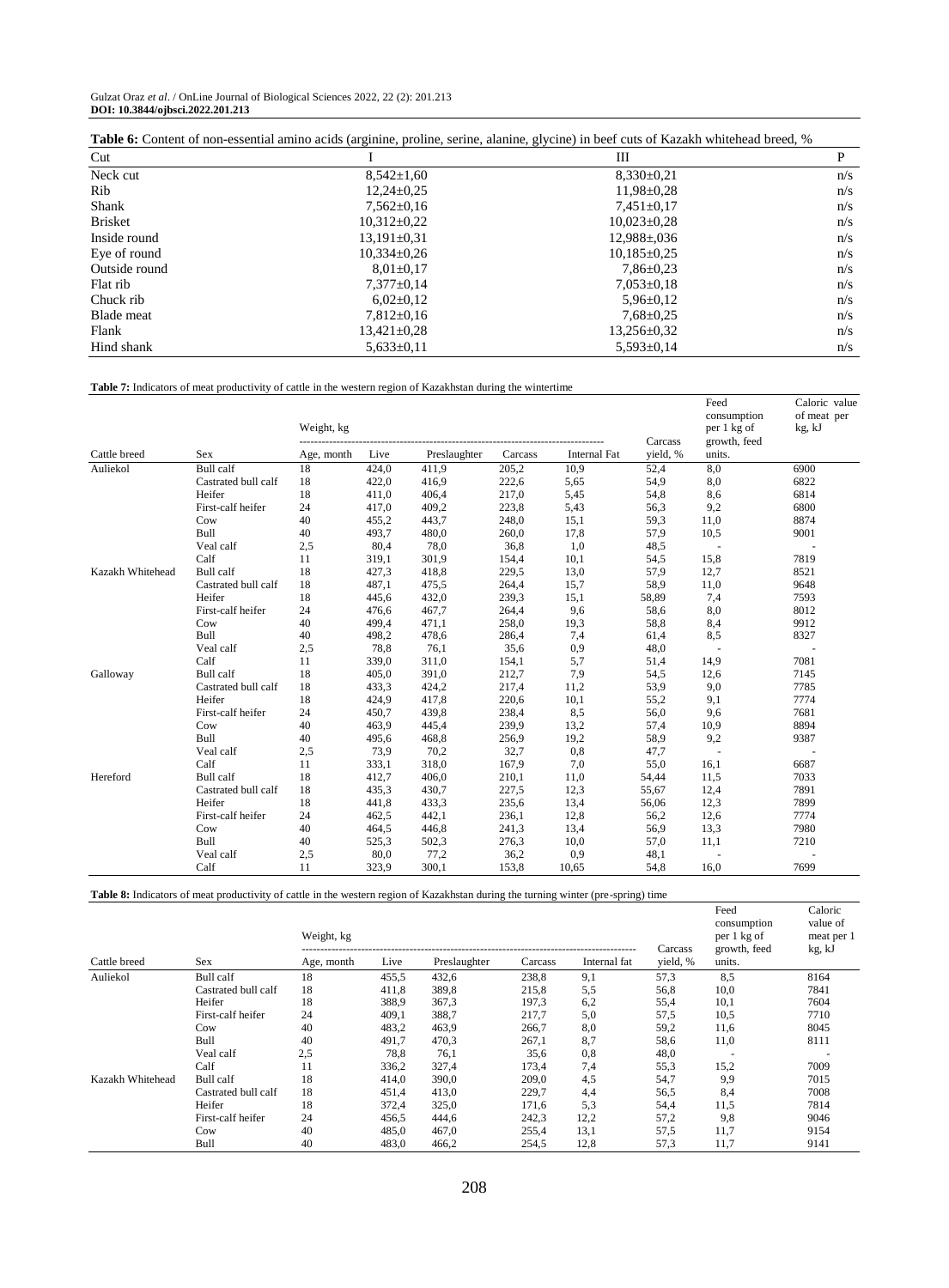| Gulzat Oraz et al. / OnLine Journal of Biological Sciences 2022, 22 (2): 201.213 |  |
|----------------------------------------------------------------------------------|--|
| DOI: 10.3844/ojbsci.2022.201.213                                                 |  |

| <b>Table 8: Continue</b> |                     |     |       |       |       |      |      |      |      |
|--------------------------|---------------------|-----|-------|-------|-------|------|------|------|------|
|                          | Veal calf           | 2.5 | 69,8  | 64,1  | 30,1  | 0,8  | 48,2 |      |      |
|                          | Calf                | 11  | 328,1 | 318,3 | 155,1 | 8,0  | 54,0 | 17,3 | 6155 |
| Galloway                 | Bull calf           | 18  | 445,3 | 426,8 | 233,9 | 18,6 | 59,2 | 8,0  | 9987 |
|                          | Castrated bull calf | 18  | 431,8 | 413,0 | 228,4 | 16,4 | 59,3 | 8,4  | 9574 |
|                          | Heifer              | 18  | 415,1 | 398,2 | 213,8 | 14,3 | 57,3 | 8,9  | 9021 |
|                          | First-calf heifer   | 24  | 453,7 | 436,2 | 227,6 | 11,5 | 54,7 | 9,0  | 8742 |
|                          | Cow                 | 40  | 469,7 | 454,5 | 244,2 | 13,5 | 56,7 | 9,7  | 8944 |
|                          | Bull                | 40  | 523,3 | 502,3 | 276,3 | 10,0 | 57,0 | 8,0  | 8399 |
|                          | Veal calf           | 2.5 | 73,9  | 70,2  | 32,8  | 0,7  | 47,7 |      |      |
|                          | Calf                | 11  | 348,0 | 328,0 | 165,8 | 4,78 | 52,0 | 15,5 | 7132 |
| Hereford                 | Bull calf           | 18  | 375,3 | 361,1 | 182,5 | 0,9  | 50,8 | 11,5 | 6054 |
|                          | Castrated bull calf | 18  | 417,0 | 393,3 | 206,9 | 1,0  | 52,6 | 11,2 | 6260 |
|                          | Heifer              | 18  | 407,2 | 372,0 | 202,5 | 3,1  | 55,2 | 11,4 | 6420 |
|                          | First-calf heifer   | 24  | 408,7 | 372,3 | 197,8 | 5,3  | 53,1 | 10,8 | 7751 |
|                          | Cow                 | 40  | 513,4 | 506,1 | 280,2 | 12,9 | 57,9 | 9,0  | 8565 |
|                          | Bull                | 40  | 530,3 | 521,4 | 283,1 | 11,8 | 56,5 | 8,2  | 8812 |
|                          | Veal calf           | 2.5 | 78,8  | 76,1  | 35,6  | 0,9  | 48,0 |      |      |
|                          | Calf                | 11  | 320,1 | 301,9 | 154,4 | 10,1 | 54,5 | 16,1 | 7701 |

# **Table 9:** Indicators of meat productivity of cattle in the western region of Kazakhstan during the early spring time

|                  |                     | Weight, kg |       |              |         |              |                     | Feed<br>consumption                   | Caloric value<br>of meat per 1 |
|------------------|---------------------|------------|-------|--------------|---------|--------------|---------------------|---------------------------------------|--------------------------------|
| Cattle breed     | <b>Sex</b>          | Age, month | Live  | Preslaughter | Carcass | Internal fat | Carcass<br>yield, % | per 1 kg of<br>growth, feed<br>units. | kg, kJ                         |
| Auliekol         | Bull calf           | 18         | 397,3 | 382,3        | 209,3   | 2,2          | 55,4                | 14,4                                  | 6844                           |
|                  | Castrated bull calf | 18         | 425,8 | 397,6        | 205,3   | 3,0          | 52,4                | 10,2                                  | 7145                           |
|                  | Heifer              | 18         | 420,9 | 388,5        | 198,2   | 2,9          | 51,8                | 11,73                                 | 7068                           |
|                  | First-calf heifer   | 24         | 413,6 | 401,2        | 216,4   | 12,7         | 57,1                | 12,3                                  | 7415                           |
|                  | Cow                 | 40         | 451.7 | 426,4        | 245,1   | 3,1          | 58,2                | 13,7                                  | 7111                           |
|                  | Bull                | 40         | 449,1 | 426,2        | 242,9   | 2,9          | 57,7                | 13,8                                  | 6990                           |
|                  | Veal calf           | 2,5        | 69,1  | 64,2         | 30,3    | 0,6          | 48,1                |                                       |                                |
|                  | Calf                | 11         | 325,1 | 318,3        | 165,1   | 9,0          | 54,7                | 15,0                                  | 6200                           |
| Kazakh Whitehead | <b>Bull</b> calf    | 18         | 413,6 | 401,2        | 216,4   | 12,7         | 57,1                | 10,8                                  | 7448                           |
|                  | Castrated bull calf | 18         | 424,7 | 412,3        | 221,8   | 13,7         | 57,1                | 9,9                                   | 8447                           |
|                  | Heifer              | 18         | 408,0 | 395,4        | 222,1   | 12,1         | 59,23               | 10,6                                  | 7847                           |
|                  | First-calf heifer   | 24         | 388,5 | 367,4        | 196,2   | 9,5          | 56,0                | 17,7                                  | 7254                           |
|                  | Cow                 | 40         | 449,5 | 426,2        | 242,9   | 3,0          | 57,7                | 15,1                                  | 7102                           |
|                  | <b>Bull</b>         | 40         | 446,3 | 420,0        | 236,7   | 2,1          | 56,8                | 15,2                                  | 7007                           |
|                  | Veal calf           | 2,5        | 69,8  | 64,1         | 30,1    | 0,8          | 48,2                | $\sim$                                | $\sim$                         |
|                  | Calf                | 11         | 315,1 | 304,7        | 162,9   | 8,3          | 56,2                | 15,2                                  | 7112                           |
| Galloway         | <b>Bull</b> calf    | 18         | 432,5 | 392,3        | 210,3   | 2,0          | 54,1                | 9,2                                   | 6957                           |
|                  | Castrated bull calf | 18         | 443,3 | 405,7        | 217,7   | 3,0          | 54,4                | 9,6                                   | 7257                           |
|                  | Heifer              | 18         | 391,0 | 370,0        | 194,4   | 2,1          | 55,2                | 11,4                                  | 6847                           |
|                  | First-calf heifer   | 24         | 451,6 | 432,9        | 224,5   | 10,2         | 54,2                | 10,2                                  | 7584                           |
|                  | Cow                 | 40         | 441,8 | 417,6        | 233,6   | 4,0          | 56,9                | 13,6                                  | 7014                           |
|                  | Bull                | 40         | 438,4 | 413,3        | 224,5   | 4,3          | 55,6                | 13,3                                  | 7248                           |
|                  | Veal calf           | 2,5        | 73,5  | 69,7         | 32,6    | 0,8          | 48,0                | $\sim$                                |                                |
|                  | Calf                | 11         | 305,5 | 339,6        | 160,0   | 8,0          | 55,0                | 15,5                                  | 7026                           |
| Hereford         | <b>Bull</b> calf    | 18         | 427,8 | 416,8        | 234,2   | 13,3         | 59,38               | 9,3                                   | 7981                           |
|                  | Castrated bull calf | 18         | 442,4 | 431,8        | 244,8   | 14,3         | 60,0                | 8,7                                   | 8017                           |
|                  | Heifer              | 18         | 438,0 | 426,3        | 239,7   | 13,6         | 59,42               | 8,7                                   | 7978                           |
|                  | First-calf heifer   | 24         | 438,2 | 428,8        | 235,0   | 12,9         | 57,8                | 10,7                                  | 7877                           |
|                  | Cow                 | 40         | 434,6 | 410,0        | 215,5   | 4,2          | 53,6                | 12,1                                  | 7354                           |
|                  | <b>Bull</b>         | 40         | 459,5 | 442,2        | 246,3   | 14,8         | 59,0                | 10,5                                  | 8454                           |
|                  | Veal calf           | 2,5        | 66,0  | 63,2         | 29,4    | 0,7          | 47,7                |                                       |                                |
|                  | Calf                | 11         | 300,4 | 291,1        | 148,4   | 8,8          | 54,0                | 17,0                                  | 6196                           |

**Table 10:** Indicators of meat productivity of cattle in the western region of Kazakhstan during the spring time

|              |                     | Weight, kg    |       | Feed<br>consumption | Caloric<br>value of |                 |                     |                                       |                        |
|--------------|---------------------|---------------|-------|---------------------|---------------------|-----------------|---------------------|---------------------------------------|------------------------|
| Cattle breed | Sex                 | Age,<br>Month | Live  | Preslaughter        | Carcass             | Internal<br>fat | Carcass<br>yield, % | per 1 kg of<br>growth, feed<br>units. | meat per<br>$1$ kg, kJ |
| Auliekol     | Bull calf           | 18            | 483,0 | 460,1               | 267,8               | 14,3            | 61,3                | 10,5                                  | 9713                   |
|              | Castrated bull calf | 18            | 522,3 | 488,0               | 280,5               | 14,2            | 60,4                | 7,6                                   | 7136                   |
|              | Heifer              | 18            | 445,5 | 431,6               | 218,7               | 12,0            | 53,5                | 8,6                                   | 8459                   |
|              | First-calf heifer   | 24            | 413,6 | 401,2               | 216,4               | 12,7            | 57,1                | 12,2                                  | 7402                   |
|              | Cow                 | 40            | 552,7 | 532,8               | 321,3               | 18,4            | 63,7                | 8,4                                   | 10116                  |
|              | Bull                | 40            | 535,4 | 512,3               | 288,9               | 21,2            | 60,5                | 8,1                                   | 10039                  |
|              | Veal calf           | 11            | 307,2 | 298,8               | 153,4               | 7,9             | 54,0                | 16,0                                  | 6900                   |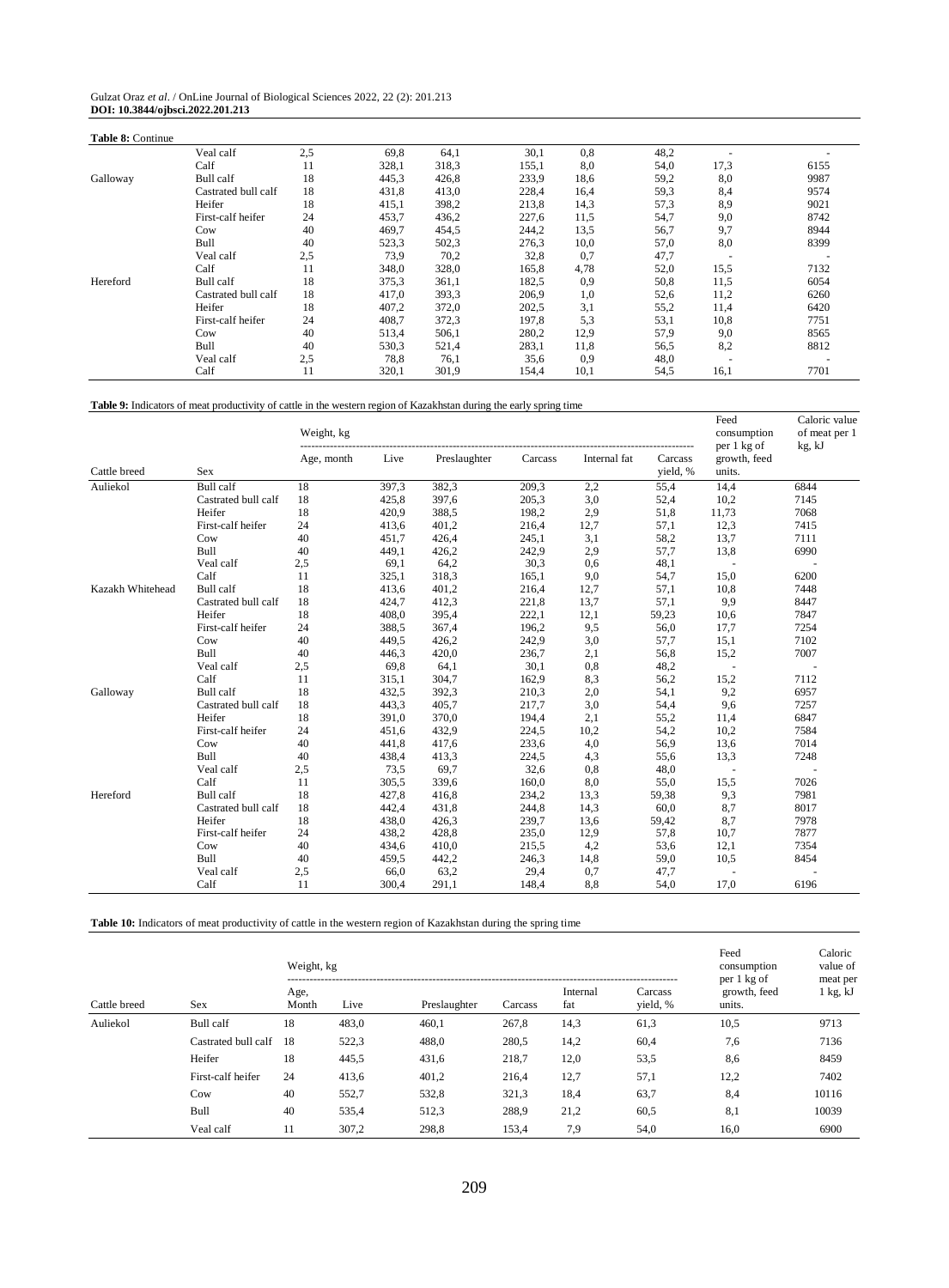| Gulzat Oraz et al. / OnLine Journal of Biological Sciences 2022, 22 (2): 201.213 |  |
|----------------------------------------------------------------------------------|--|
| DOI: 10.3844/ojbsci.2022.201.213                                                 |  |

| Table 10: Continue |                     |    |       |       |       |       |       |      |       |
|--------------------|---------------------|----|-------|-------|-------|-------|-------|------|-------|
|                    | Calf                | 18 | 418,8 | 411,7 | 210,3 | 8,8   | 53,22 | 7,5  | 8861  |
| Kazakh Whitehead   | Bull calf           | 18 | 482,4 | 449,3 | 257,1 | 19,1  | 53,0  | 10,2 | 9729  |
|                    | Castrated bull calf | 18 | 475,2 | 442,4 | 244,7 | 13,2  | 58,3  | 8,3  | 9159  |
|                    | Heifer              | 24 | 420,7 | 381,7 | 206,0 | 8,9   | 56,3  | 8,2  | 9398  |
|                    | First-calf heifer   | 40 | 504,9 | 490,7 | 261,7 | 13,9  | 56,2  | 9,7  | 10005 |
|                    | Cow                 | 40 | 516,1 | 508,4 | 290,0 | 16,4  | 60,3  | 10,1 | 10107 |
|                    | Bull                | 11 | 302,1 | 318,3 | 155,1 | 8,0   | 54,0  | 17,0 | 6155  |
|                    | Veal calf           | 18 | 413,1 | 399,8 | 198,4 | 10,7  | 52,3  | 8,3  | 8271  |
|                    | Calf                | 18 | 404,8 | 387,3 | 206,4 | 9,7   | 55,8  | 9,8  | 8568  |
| Galloway           | Bull calf           | 18 | 436,7 | 423,7 | 227,9 | 10,8  | 56,4  | 7,9  | 8577  |
|                    | Castrated bull calf | 24 | 435,6 | 431,5 | 236,3 | 5,43  | 56,2  | 10,9 | 8177  |
|                    | Heifer              | 40 | 497,3 | 471,0 | 247,0 | 16,3  | 55,9  | 8,7  | 7541  |
|                    | First-calf heifer   | 40 | 513,0 | 488,3 | 262,7 | 17,1  | 57,3  | 7.3  | 10143 |
|                    | Cow                 | 11 | 315,0 | 300,0 | 151,9 | 5,03  | 52,3  | 15,3 | 6698  |
|                    | Bull                | 18 | 463,1 | 442,0 | 223,7 | 13,7  | 53,7  | 10,3 | 8892  |
|                    | Veal calf           | 18 | 461,2 | 447,0 | 246,9 | 12,63 | 58,06 | 8,7  | 9213  |
|                    | Calf                | 18 | 400,1 | 388,2 | 199,1 | 14,0  | 54,92 | 9,7  | 8093  |
| Hereford           | Bull calf           | 24 | 420,0 | 411,0 | 213,3 | 4,4   | 51,9  | 8,4  | 6600  |
|                    | Castrated bull calf | 40 | 509,2 | 485,0 | 271,7 | 17,7  | 59,7  | 10,4 | 7303  |
|                    | Heifer              | 40 | 542,7 | 517,7 | 294,0 | 16,5  | 60,0  | 10,2 | 7134  |
|                    | First-calf heifer   | 11 | 343,9 | 328,4 | 174,4 | 7,5   | 55,4  | 16,2 | 7049  |
|                    | Cow                 | 18 | 483,0 | 460,1 | 267,8 | 14,3  | 61,3  | 10,5 | 9713  |
|                    | Bull                | 18 | 522,3 | 488,0 | 280,5 | 14,2  | 60,4  | 7,6  | 7136  |
|                    | Veal calf           | 18 | 445,5 | 431,6 | 218,7 | 12,0  | 53,5  | 8,6  | 8459  |
|                    | Calf                | 24 | 413,6 | 401,2 | 216,4 | 12,7  | 57,1  | 12,2 | 7402  |

**Table 11:** The content of non-essential amino acids in beef cuts of different breeds

Amount of non-essential amino acids depending on cattle breed, %

| Beef cuts      | Auliekol | Galloway | Hereford   |
|----------------|----------|----------|------------|
| Neck cut       | 8,542    | 8,54     | $7,5*$     |
| Rib            | 12,24    | 11,5     | 11,72      |
| Shank          | 7,562    | $6.0*$   | $8.2**$    |
| flank          | 13,191   | 13,421   | $11,977**$ |
| Eye of round   | 10,111   | 10,334   | 10,012     |
| <b>Brisket</b> | 10,312   | 10,288   | 10.07      |
| thick flank    | 8,41     | 8,41     | $7.81**$   |
| inside round   | 13,191   | 12,65    | $12,015**$ |
| outside round  | 7,97     | 8,01     | $7,4**$    |
| Flat rib       | 7,377    | 7,11     | $8,5*$     |
| Chuck rib      | 6,02     | $5,55**$ | $4,5*$     |
| blade meat     | 7,812    | 7,812    | $8,5**$    |
| sirloin        | 6,265    | 6,165    | $4,35*$    |
| hind shank     | 5,633    | 5,41     | 5,8        |

\*P<0.001; \*\*P<0.01

**Table 12:** The content of essential amino acids in beef cuts of different breeds

Amount of essential amino acids depending on cattle breed, %

| Beef cuts      | Auliekol | Galloway | Hereford  |
|----------------|----------|----------|-----------|
| Neck cut       | 7,614    | 7,534    | $7.01**$  |
| Rib            | 7,991    | 7,819    | $8,56*$   |
| Shank          | 6,799    | 6,84     | 6,70      |
| flank          | 14,716   | 14,553   | $13,82**$ |
| Eye of round   | 10,219   | 9,97     | 10,345    |
| <b>Brisket</b> | 9,478    | 9,602    | $8.3*$    |
| thick flank    | 6,775    | 6,82     | $7,81*$   |
| inside round   | 10,32    | 10,289   | 10,05     |
| outside round  | 7,51     | 7,329    | $8.3**$   |
| Flat rib       | 7,01     | 7,15     | $7.6**$   |
| Chuck rib      | 4,83     | 4,642    | $4,5**$   |
| blade meat     | 6,98     | 7,13     | $8,5*$    |
| sirloin        | 5,32     | $5.03**$ | 5,3       |
| hind shank     | 4,883    | $4.43*$  | 5,1       |

\*P<0.001; \*\*P<0.01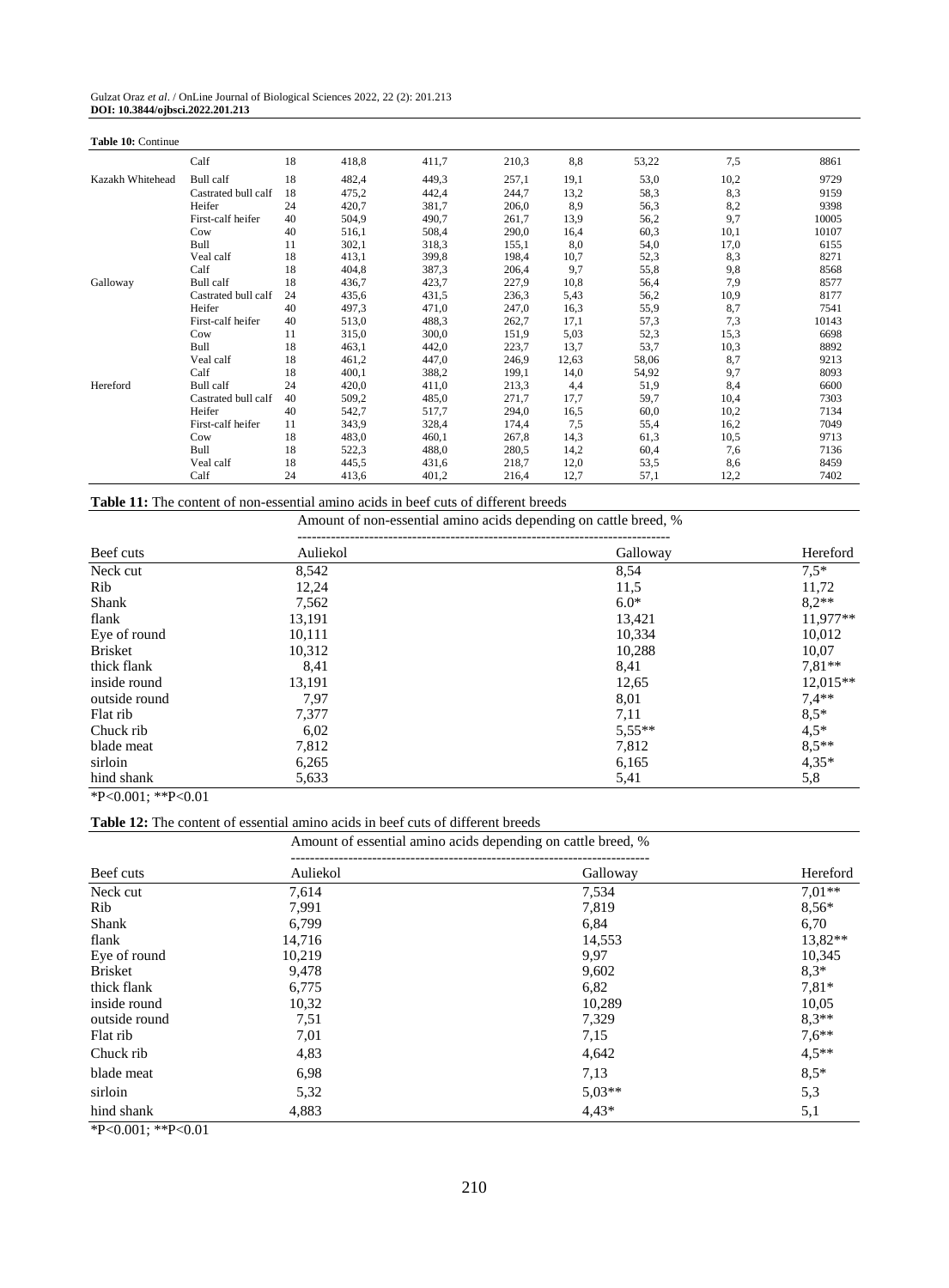# **Discussion**

Under the conditions of industrial complexes, the livelihood of animals is completely dependent on the housing system. Farms provide a high number of livestock in a limited area and intensive use, which affects the quality of beef (Smakuyev *et al.*, 2021; Nugmanova *et al.*, 2021).

Meat productivity of cattle is directly related to the growth and development of the animal. As a result of biological processes, the body weight growth and accumulation of nutrients in the animal body take place (Mironova *et al.*, 2021).

The quality of beef is determined by the ratio of its constituent tissues-muscle, fat, connective, bone, cartilage tissue and their chemical and physical properties (Yuldashbaev *et al.*, 2022; Kaurivi *et al.*, 2020).

The analysis of the above data shows that the quality of beef is largely determined by the ratio of its constituent tissues-muscle, fat, connective, bone, cartilage, and their chemical and physical properties, as well as their optimal ratio.

According to the UNECE International Standard, trimming the external fat is done by carefully separating along the contour of the surface of the muscles under the fat. When it is necessary to thoroughly remove fat from the surface of the meat, trimming the fat once is not sufficient. Fat thickness requirements may apply to surface fat (subcutaneous and/or exterior fat, depending on the product) and intermuscular fat (marbling) as specified by the customer (Razmaitė *et al.*, 2020; Pećina and Ivanković, 2021).

It is noticed a decrease in the proportion of fatty tissue in the beef of medium fatness of the first and second groups, by 6% compared with the highest category of fatness. From the animals from private farms, the lowest yield of muscle tissue was also obtained - 54.4%. The difference is due to both the principle of fattening and selection of beef feeding rations and the breed of cows.

When raising cattle, there are a large number of factors that lead to a deterioration in the quality of beef. The choice of breeding conditions must be accompanied by a careful evaluation of the quality indicators of slaughter products (Xie *et al.*, 2012; Oraz *et al.*, 2019). Summarizing the data obtained, it should be noted that in the fresh meat, the muscle tissue had pH values that are typical for the quality group according to the international standard. In general, the pH of beef from animals raised on private farms was higher in both the fresh and chilled state, regardless of the muscle type. Considering that shifting the pH of chilled meat closer to the value of 6.2 results in more red meat with a higher water holding capacity, we can state that meat from farm-raised animals would be more valuable for processing. By calculation, it is shown that with an increase in water holding capacity by 2% from 100 head of cattle the enterprise will get up to 112 kg of meat additionally.

The biological value of beef depends to a large extent on the qualitative composition of meat proteins and the degree of balance of the amino acid composition (Mwangi *et al.*, 2019; Karwowska *et al.*, 2021). Analysis of the amino acid composition showed that when growing cattle in the conditions of private farms, the meat obtained is less consistent with the recommended indicators, in contrast to the meat obtained from the animals raised on farms.

As a result of the studies, differences in the quality of meat obtained from different breeding groups were established.

# **Conclusion**

Thus, it was established that the highest slaughter yield among adult animals was in the cow of the Auliekol breed - 63.7% with the pre-slaughter weight of 532.8 kg; the lowest yield was in the cow of the Hereford breed - 53.6% with the pre-slaughter weight of 410.0 kg. According to the results for young cattle, the highest and the lowest values were observed for a bull of the Auliekol breed with a pre-slaughter weight of 460.1 kg and 50.8% for a bull of the Hereford breed with a pre-slaughter weight of 372.3 kg, respectively. It was determined that the best and the worst indicators of fodder consumption per 1 kg of growth in the Kazakh white-headed breed - an adult bull at the age of 40 months (7.3 fodder units) and a calf (11 months) of the Kazakh white-headed breed - 17.3 fodder units. The highest indicator of meat caloric content is in a bull (40 months old) of the Galloway breed (10143 kJ). The quality indicators of meat obtained during the growing and feeding of young cattle of different breeds are established. Based on the data, we can determine that compared to the autumn period, there is a slight decrease in such parameters as pre-slaughter weight, caloric value, and slaughter yield. The studies showed that to produce export-oriented high-quality beef, producers need to consider the breed, sex, age, conditions of animal breeding, observe optimal conditions of transportation, pre-slaughter housing, slaughtering, production processes, and sales.

# **Acknowledgment**

This research was funded by the Ministry of Agriculture of Kazakhstan, grant number IRN BR10764970.

## **Author's Contributions**

**Gulzat Oraz:** Wrote the first draft of the manuscript, managed the analyses of the study and the literature search.

**Asan Ospanov:** Design the study wrote the protocol, final manuscript reading, design the research plan and organized the study.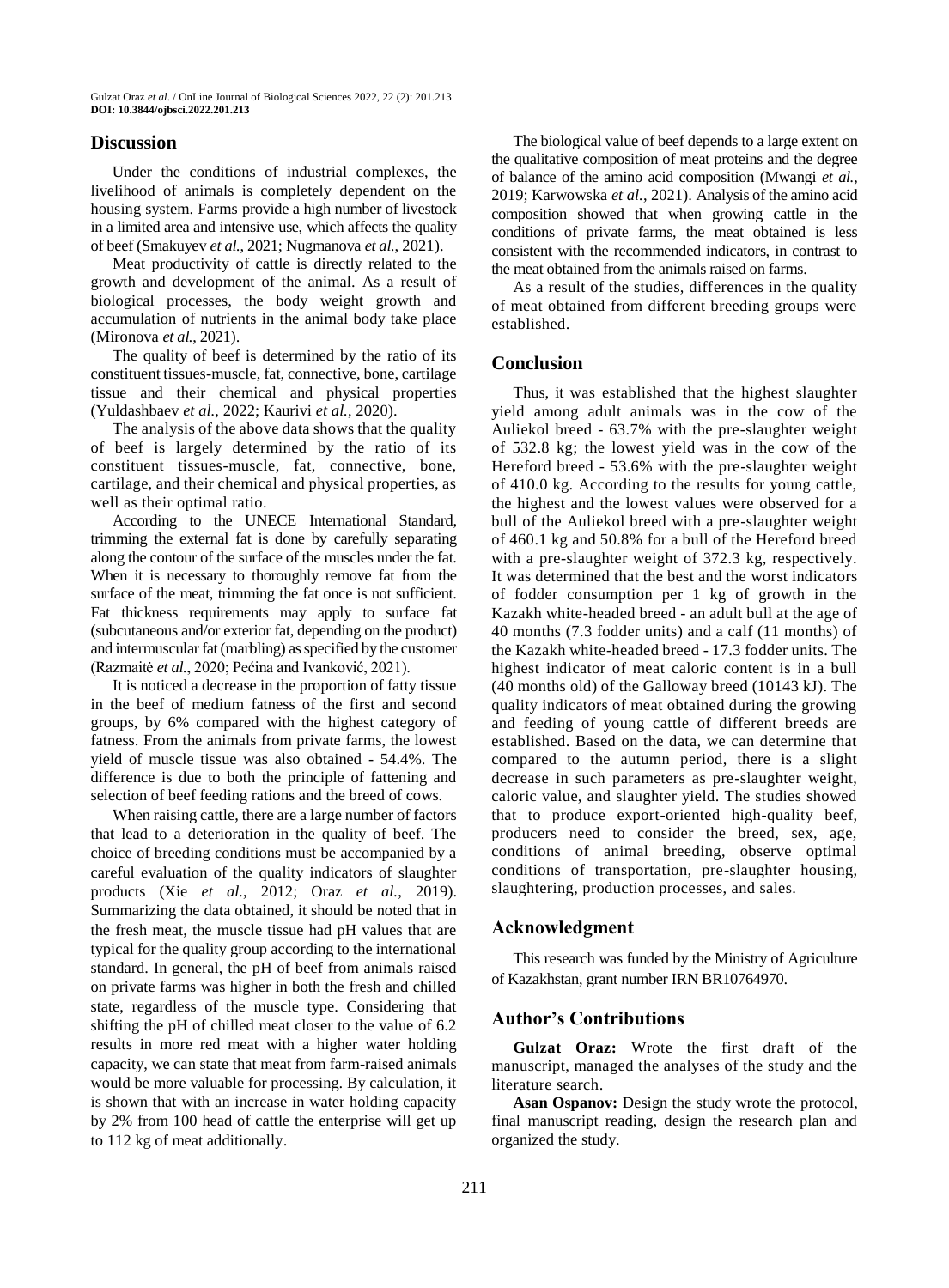**Urishbay Chomanov:** Supervision, project administration, design the study, final manuscript proofreading, design the research plan and organized the study.

**Anastasia Semenova:** Performed the statistical analysis, contribute to the writing of the manuscript.

**Svetlana Islyakova:** Managed the analyses of the study and the literature searches.

# **Ethics**

The authors should address any ethical issues that may arise after the publication of this manuscript.

# **References**

- Bonny, S. P., O'Reilly, R. A., Pethick, D. W., Gardner, G. E., Hocquette, J. F., & Pannier, L. (2018). Update of Meat Standards Australia and the cuts based grading scheme for beef and sheepmeat. Journal of Integrative Agriculture, 17(7), 1641-1654. doi.org/10.1016/S2095-3119(18)61924-0
- Bowling, M. B., Pendell, D. L., Morris, D. L., Yoon, Y., Katoh, K., Belk, K. E., & Smith, G. C. (2008). Identification and traceability of cattle in selected countries outside of North America. The Professional Animal Scientist, 24(4), 287-294.

doi.org/10.15232/S1080-7446(15)30858-5

- Enahoro, D., Bahta, S., Mensah, C., Oloo, S., & Rich, K. M. (2021). Current and future trade in livestock products. Rev. Sci. Tech. Off. Int. Epiz, 40(2), 2. doi.org/10.4324/9781849772600.
- GOST 25011 (2017). Meat and meat products. Protein determination methods.
- GOST 23042 (2015). Meat and meat products. Methods of fat determination.
- GOST 34132 (2017). Meat and meat products. Determination of the amino acid composition of animal protein.
- GOST 9793 (2016). Meat and Meat Products. Methods for Determination of Moisture Content. (2016).
- GOST R 51478-99 (1999) (ISO 2917-74). Meat and meat products. Reference method for measurement of pH
- GOST R 57784 (2017). Breeding registered cattle. Methods for determination of productive parameters of beef cattle.
- Ibrayeva, R., Nurgazy, K., Seilgazina, S., Nurzhanova, K., & Balnur, A. (2020). Meat productivity of different livestock breeds in conditions of agro firm «Dinara-Ranch». EurAsian Journal of BioSciences, 14(1).
- Jia, M., Zhen, L., & Xiao, Y. (2022). Changing Food Consumption and Nutrition Intake in Kazakhstan. Nutrients, 14(2), 326. [doi.org/10.3390/nu14020326](https://doi.org/10.3390/nu14020326)
- Karwowska, M., Stadnik, J., Stasiak, D. M., Wójciak, K., & Lorenzo, J. M. (2021). Strategies to improve the nutritional value of meat products: Incorporation of bioactive compounds, reduction or elimination of harmful components, and alternative technologies. International Journal of Food Science & Technology, 56(12), 6142-6156. doi.org/10.1111/ijfs.15060
- Kaurivi, Y. B., Laven, R., Parkinson, T., Hickson, R., & Stafford, K. (2020). Effect of animal welfare on the reproductive performance of extensive pasture-based beef cows in New Zealand. Veterinary Sciences, 7(4), 200. [doi.org/10.3390/vetsci7040200](https://doi.org/10.3390/vetsci7040200)

Kopteva, L., Romanova, I., & Kulakova, S. (2020). Problems of the meat market in terms of ensuring the world's food security. In E3S Web of Conferences (Vol. 175, p. 13039). EDP Sciences. doi.org/10.1051/e3sconf/202017513039

- Livestock & Poultry. (2021) World Markets and Trade. United States Department of Agriculture Foreign Agricultural Service.
- Mironova, I., Beresnev, V., Tagirov, H., Galieva, Z., Gaag, A., Khabibullin, R. (2021). Meat productivity of hereford breed calves with the carbohydrate complex diet. American Journal of Animal and Veterinary Sciences, 16(4), 327-334. doi:10.3844/ajavsp.2021.327.334
- Mwangi, F. W., Charmley, E., Gardiner, C. P., Malau-Aduli, B. S., Kinobe, R. T., & Malau-Aduli, A. E. (2019). Diet and genetics influence beef cattle performance and meat quality characteristics. Foods, 8(12), 648. doi.org/10.3390/foods8120648
- Nasambaev, E. G., Akhmetalieva, A.B., Nugmanova, A. E., Doszhanova, A. O. (2021). The development of solutions for creating optimally balanced feeding rations for cattle depending on the region. Ann. Biol., 37 (2), 242-248.
- Nassyrova, A., Yessymkhanova, Z., Issayeva, B., Omarkhanova, Z., Niyazbekova, S., Berzhanova, A., ... & Kunanbayeva, K. (2020). Kazakhstan meat industry analysis: Import substitution, delivery, and statistics[. doi.org/10.9770/jesi.2020.8.1\(44\)](http://doi.org/10.9770/jesi.2020.8.1(44))
- Nugmanova, A.E., Doszhanova, A.O., Nasambaev, E., Akhmetalieva, A.B., Gubashev, N.M. (2021). Meat productivity in bull calves of various genotypes. Ann. Agri Bio Res., 26 (2), 249-255.
- Okuskhanova, E., Rebezov, M., Yessimbekov, Z., Suychinov, A., Semenova, N., Rebezov, Y., ... & Zinina, O. (2017). Study of water-binding capacity, ph, chemical composition, and microstructure of livestock meat and poultry. Annual Research & Review in Biology, 1-7. doi.org/10.9734/ARRB/2017/34413
- Oraz, G. T., Ospanov, A. B., Chomanov, U. C., Kenenbay, G. S., & Tursunov, A. A. (2019). Study of the beef nutritional value of meat breed cattle of Kazakhstan. Lipids, 3(16.05), 2-6.